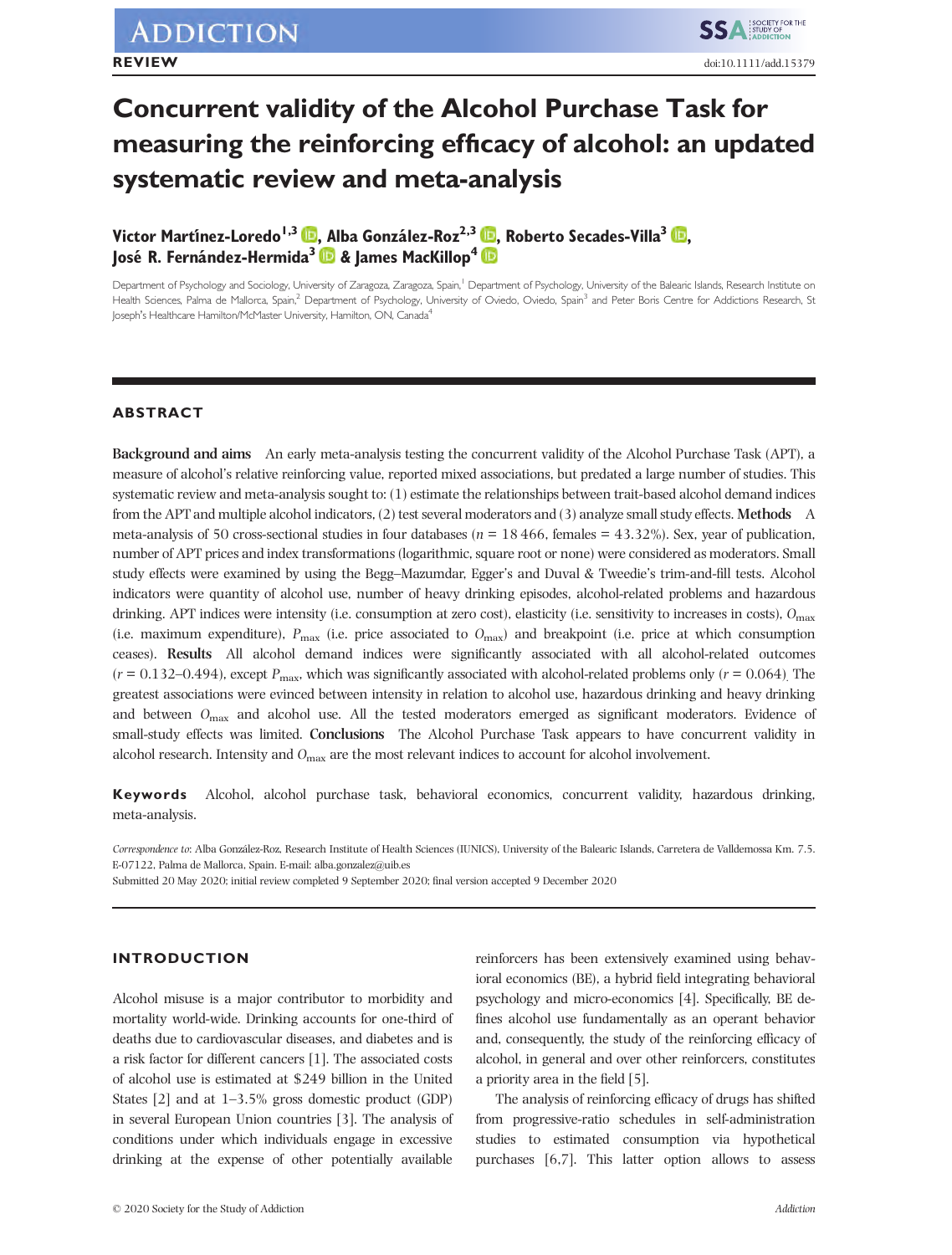drug-reinforcing value under different constraints (e.g. typical drinking situation versus acute states; availability of a single drug versus two or more) while reducing resource demand, participant burden and ethical concerns. In the alcohol field, the Alcohol Purchase Task (APT) provides a behavioral economic proxy of alcohol use valuation [8]. In addition to its sound psychometric properties [9], hypothetical APTs provide data that converge with actual APTs [10,11] while reducing burden and eliminating ethical concerns, especially when assessing individuals with alcohol-related problems.

More specifically, the APT offers five demand indices capturing different aspects of the alcohol-reinforcing efficacy: intensity of demand (i.e. consumption at zero cost), elasticity of demand (i.e. sensitivity to increases in costs), *O*<sub>max</sub> (i.e. maximum expenditure), *P*<sub>max</sub> (i.e. price associated to *O*max) and breakpoint (i.e. price that suppresses consumption). Collectively, these five indices provide a comprehensive perspective on alcohol valuation and offer clinical and experimental insights. For example, heavy-drinking smokers show increased alcohol O<sub>max</sub> and breakpoint [12], and adulterated alcohol solutions administered under devaluation paradigms specifically reduce alcohol choice via intensity decreases [13].

Fostered by the widespread use of hypothetical purchase tasks, Roma *et al*. [14] published an informed guidance on their construction, showing that price density (i.e. number of prices utilized) affected the estimation of demand indices. In a recent meta-analysis, price density moderated the relationship between *P*max, breakpoint and measures of quantity–frequency of illicit drug use [15], suggesting that the APT concurrent validity might also be affected by structural characteristics. This is important, as the evolving literature has used a variety of APT versions with prices ranging from 13 to 51 [16,17]. However, their impact over the relationship between each APT index and alcohol-related variables has yet to be systematically examined.

More generally, APT research has revealed heterogeneous estimates of associations between demand indices and alcohol-related variables. In attempts to synthesize these findings, two studies have meta-analyzed studies published up to 2015 [18] and 2017 [19]. Results from the first study showed that intensity and, to a lesser extent, *O*max, exhibited meaningful effect sizes, but the other demand indices were not implicated, which raised doubts about the validity of the APT. More recently, Zvorsky *et al*. [19] also supported the contribution of intensity and *O*max, but its general scope and the fact that all alcohol use indicators were collapsed, precluded from examining specific associations between the APT indices and different patterns of alcohol use. Also, the moderating effects of individual (e.g. sex) and APT-related characteristics (e.g. price density, APT's indices transformation) were not explored,

leaving the above-mentioned concerns as open questions. A recent meta-analysis of illicit drug demand found that females exhibited stronger correlations between *P*max, breakpoint and quantity–frequency and severity of illicit drug use [15]. However, the moderating role of sex in the association between alcohol demand indices and alcohol use has not been meta-analytically appraised. Given the existing sex and gender differences in terms of alcohol use and alcohol-related problems [20,21] and the high variation in female percentages in the preceding APT meta-analyses [18,19], the potential moderating role of sex warrants further examination.

The current systematic review and meta-analysis addresses a number of the preceding gaps on the APT literature and entails an extension of previous existing meta-analyses [18,19]. It is a comprehensive and updated meta-analytical examination of the concurrent validity of the APT. Specifically, it sought to (1) meta-analyze the findings on cross-sectional relationships between APT indices, patterns of alcohol use (i.e. quantity of alcohol use, number of heavy drinking episodes) and negative consequences (i.e. alcohol-related problems, hazardous drinking), (2) to test potential moderators of the observed associations (i.e. sex, year of publication and APT-related characteristics) and (3) to assess the presence of small study effects.

# **METHOD**

Literature search procedure and data extraction

Prior to the onset of the meta-analysis, a comprehensive protocol detailing the methods and procedures adopted was registered in the International Prospective Register of Systematic Reviews (PROSPERO) system for systematic reviews (ID: CRD42019137512) and published independently [22]. Both the review and meta-analysis were conducted in accordance with the Preferred Reporting Items for Systematic Reviews (PRISMA) statement [23] (see Supporting information, Table S1). Potential eligible studies were identified via searches of PubMed, PsycINFO, Scopus and Web of Science databases. As the first APT paper was published in 2006 [8], literature searches were conducted from inception to October, 2020 using the Boolean search terms that follow: (alcohol) AND (behavioral economic\*) OR (purchase task) OR (alcohol demand) OR (reinforcing efficacy) OR (reinforcing value). Peer-review studies were retained for the meta-analysis if they met the following criteria: (1) were human studies; (2) were experimental or clinical studies analyzing the relationship between at least one baseline individual-level APT index and alcohol-related variables (i.e. alcohol use, binge drinking, alcohol-related problems, hazardous drinking). Because *in-vivo* laboratory studies using state-based APTs are qualitatively different from trait-based assessments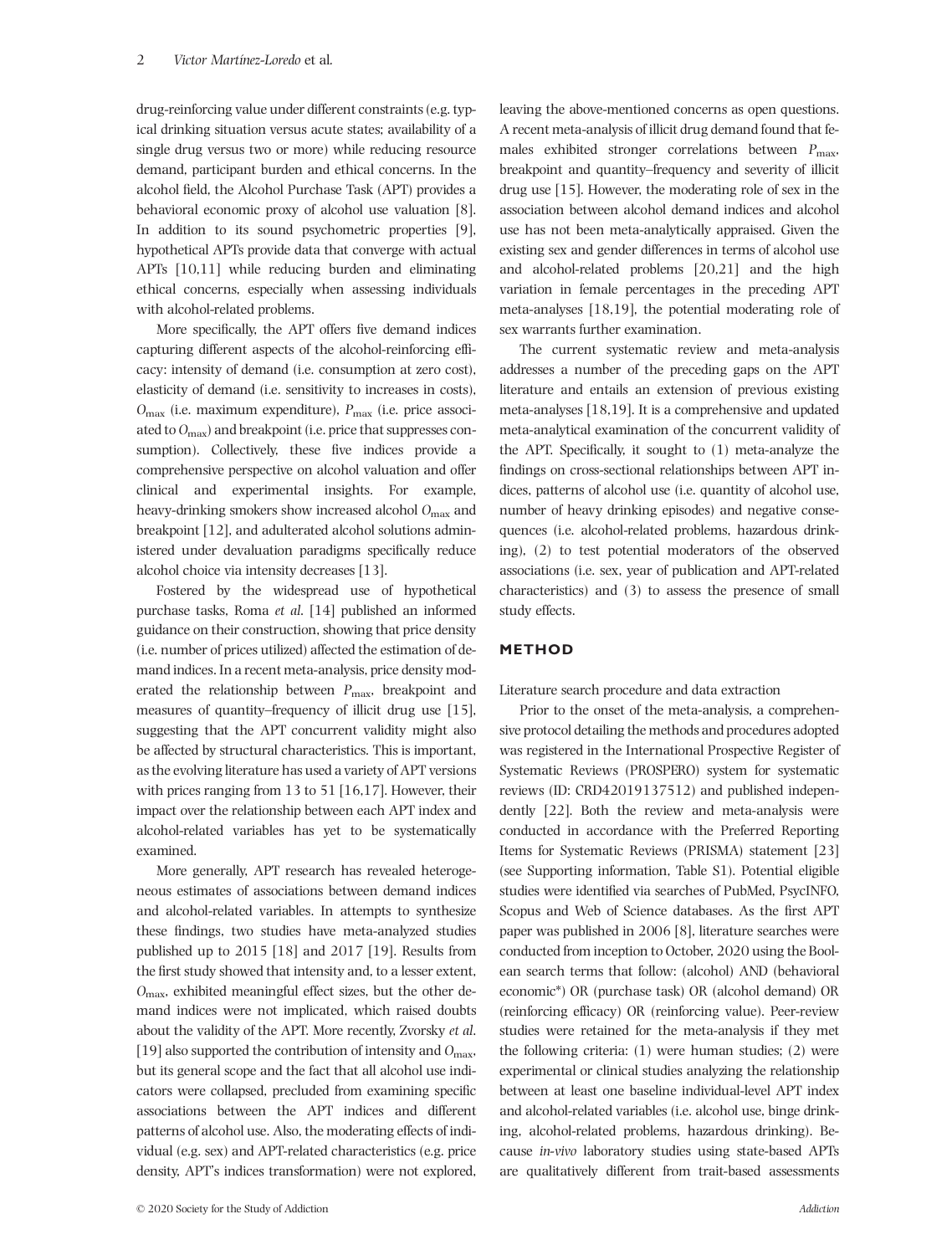indices [10,11,24,25], experimental studies using state-based APT versions were excluded. Also, data on elasticity of demand were only included when calculated through the two most widely used formulae [26,27]. When the same sample was used in more than one study, the study providing more information and a higher number of participants was retained. The 'participants' and 'procedure' sections of studies potentially based on the same dataset were compared to ensure their independence. In case of questions, corresponding authors were contacted to clarify this point. Finally, studies using other demand measures different than an APT, not reporting data at individual level or not reporting baseline data on either APT or alcohol-related variables were excluded.

The literature search was conducted by two reviewers who coded the studies independently on the following variables: authors (names), tittle (name), year of publication (year), country (name), sample characteristics (sample size, mean age, proportion of study participants who were female), APT-related characteristics (number and range of prices, type of APT's indices transformation), alcohol variables (questionnaire, unit of measure) and outcome measures (Pearson's or Spearman's coefficient effect sizes). No disagreement occurred regarding potential eligible studies. A total of 20 authors leading 35 studies were also contacted to provide the necessary data to conduct the meta-analysis. Of these, 18 provided the necessary data to permit inclusion of 32 studies in the meta-analysis.

### **Meta-analytical approach**

Pearson's and Spearman's effect size correlations were used as primary effect sizes on the association between APT indices (intensity, elasticity,  $O_{\text{max}}$ ,  $P_{\text{max}}$ and breakpoint) and alcohol-related variables. Given the marked heterogeneity in study designs (i.e. treatmentseeking or community samples) and methods (i.e. variability in alcohol measures and APT-related characteristics), a random-effects model was adopted. Spearman's correlations were converted into Pearson's using the formula: *r* =  $2^*$ sin (*r<sub>s</sub>*  $\pi/6$ ) [28]. Cochran's *Q*, *I*<sup>2</sup> and tau (*τ*) were computed to characterize heterogeneity;  $I^2 \le 25\%$  suggests low heterogeneity, ~50% suggests moderate heterogeneity and  $\geq$  75% suggests high heterogeneity across studies [29]. Additionally, a 95% prediction interval was calculated following the formula reported by IntHout *et al*. [30]. To complement these analyses, a leave-one-out 'jackknife' sensitivity analysis was carried out. It consists of evaluating effect sizes with each study excluded and identifies studies with large contributions on the overall effect sizes, which can distort the pooled effect [31]. Systematic differences in effect sizes based on the alcohol-related variables (alcohol use, heavy drinking, alcohol-related problems and hazardous drinking) were also explored. Sex, year of

publication and APT-related characteristics (i.e. number of APT prices and type of APT's indices transformation used) were also assessed as potential moderators on the obtained estimates using meta-regressions at a two-sided 95% confidence level (*P <* 0.05). When performing meta-regressions on the effect of price density, one outlying value (i.e. 51 prices) in the study by Salzer *et al*. [16] was winsorized, as recommended by Tabachnick & Fidell [32]. Based on the substantial heterogeneity of type of transformation used to correct for skewness and kurtosis across APT studies, a subgroup analysis of the observed associations by type of transformation (square root, log-based or none) was conducted as well. A thorough procedure was followed to assess for small-study effects using non-parametric and regression-based tests [33]: (1) the two-tailed Begg–Mazumdar test (i.e. rank correlation between the standard effect size and their variances, with deviations from zero indicating the presence of small study effects), and (2) the two-tailed Egger's test (i.e. asymmetry of the funnel plot with intercept values close to zero indicating lesser small study effects). Sensitivity analysis was subsequently performed following the Duval & Tweedie's trim-and-fill approach (i.e. computation of the effect sizes after imputation of estimated missing studies) using the  $L_0$  estimator and exploring missing studies to the left of the mean, except for elasticity due to its inverse association. Despite sometimes leading to conservative results [34], this popular approach improves pooled estimates [35] and is considered as adequate [36]. No risk of bias assessment was performed.

### **RESULTS**

### **Sample characteristics**

Figure 1 depicts the PRISMA flow-chart on the review process. A total of 20 736 studies were initially identified. After removing duplicates, 17 705 records were screened at title and abstract levels and were discarded if they were not relevant to the study question. The 109 potentially relevant studies were assessed for eligibility. A total of 50 papers containing 52 studies were finally retained after applying the exclusion criteria.

Study characteristics are shown in Table 1. The median sample size was 191 (total sample size  $= 18466$ ; range  $= 36 - 4790$  and participants' mean age was  $25.14$ [standard deviation (SD) = 4.77] years. Females comprised 0–90.6% of the sample, with a weighted percentage of 43.32%. APT structural characteristics varied substantially in terms of number of prices (range  $= 9-51$ ) and maximum price (range  $= $9-1120$ ). This latter range is significantly reduced if the two studies [37,58] with extreme maximum prices (i.e. \$100 and \$1120, respectively) are removed (range = \$9–40). Raw intensity (58.00%, *n* = 29), *O*max  $(54.35\%, n = 25), P_{\text{max}} (62.16\%, n = 23)$ , breakpoint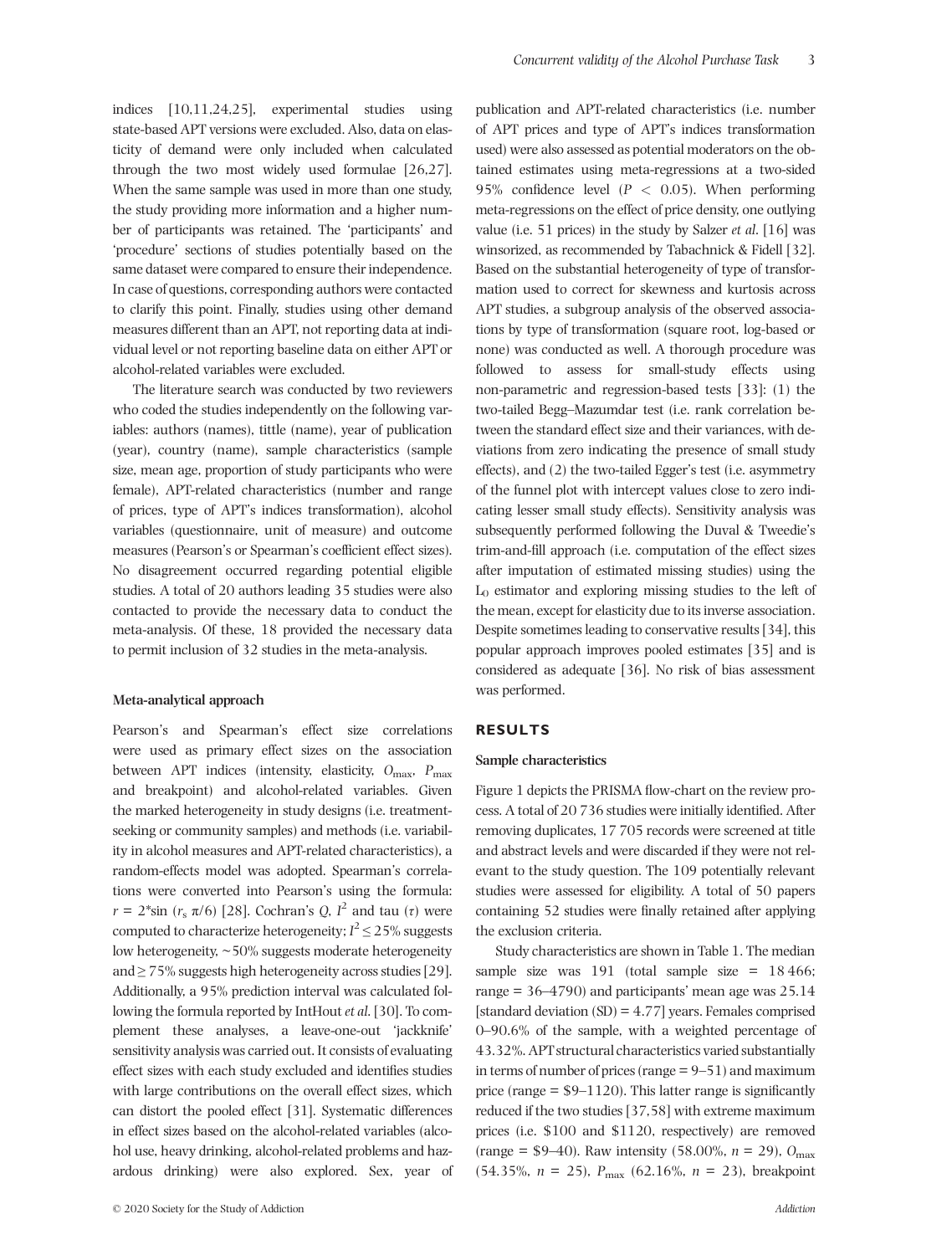

Figure I Preferred Reporting Items for Systematic Reviews and Meta-Analyses (PRISMA) flow-chart on the literature search procedure

(74.42%, *n*= 32) and elasticity (56.82%, *n*= 25) were used in most bivariate associations, followed by the logarithmic (%: 24.00, 15.22, 18.92, 6.98, 22.73; *n*: 12, 7, 7, 3, 10, respectively) and square root (%: 18.00, 30.43, 18.92, 18.60, 20.45; *n*: 9, 14, 7, 8, 9, respectively) transformations. Of note,  $88.46\%$  of studies ( $n = 46/52$ ) were conducted in the United States.

#### **Average effect sizes and heterogeneity analyses**

Table 2 shows results on primary meta-analytical analyses and its associated heterogeneity calculations. Forest plots are presented in Data S1. All demand indices were significantly associated with all alcohol-related outcomes except for  $P_{\text{max}}$ , which was significantly associated with alcohol-related problems only  $(r = 0.064, P = 0.004)$ . Significant effect sizes showed a wide range  $(r = 0.064 - 0.494)$ , with intensity exhibiting moderateto-large effect sizes  $(r = 0.334 - 0.494)$ , elasticity low-to-moderate  $(r = -0.197$  to  $-0.132$ ) and  $O_{\text{max}}$  moderate  $(r = 0.230 - 0.354)$ . Effect sizes for breakpoint  $(r = 0.137 - 0.155)$  and  $P_{\text{max}}(r = 0.007 - 0.064)$  were small in magnitude. An analysis by alcohol variable showed larger effects of intensity ( $Q<sub>(3)</sub> = 34.79$ ,  $P < 0.001$ ) on

alcohol use compared to heavy drinking and alcoholrelated problems  $(r = 0.494$  versus  $0.383$  and  $0.334$ , respectively) and on hazardous drinking (*r* = 0.437) compared to alcohol-related problems (*r* = 0334). The magnitude of the *O*max-alcohol use association was greater  $(Q<sub>(3)</sub> = 16.623, P = 0.001)$  than those observed for hazardous drinking and alcohol-related problems (*r* = 0354 versus 0.239 and 0.230, respectively). Breakpoint  $(Q_{(3)} = 0.557, P = 0.906)$ , elasticity  $(Q_{(3)} = 2.282)$ , *P* = 0.516) and *P*<sub>max</sub> ( $Q_{(3)}$  = 4.315, *P* = 0.229) did not differ across the assessed alcohol-related variables.

Results based on *I* <sup>2</sup> suggested a moderate-to-high heterogeneity in most relationships (see Table 2). Standard deviations of effect sizes across studies as computed by the  $\tau$ statistic suggested heterogeneity for intensity in alcohol use ( $\tau$  = 0.115) and heavy drinking ( $\tau$  = 0.132), and for elasticity in alcohol use  $(\tau = 0.124)$ , heavy drinking  $(\tau = 0.145)$  and alcohol-related problems for elasticity  $(\tau = 0.126)$ . Variations in confidence intervals between the overall analyses and the jackknife approach were small, suggesting a minimal impact of individual studies on the overall effects. The only exception was the lower limit of the *P*max–heavy drinking and the elasticity–heavy drinking associations, which increased by 5.1 and 5.6%,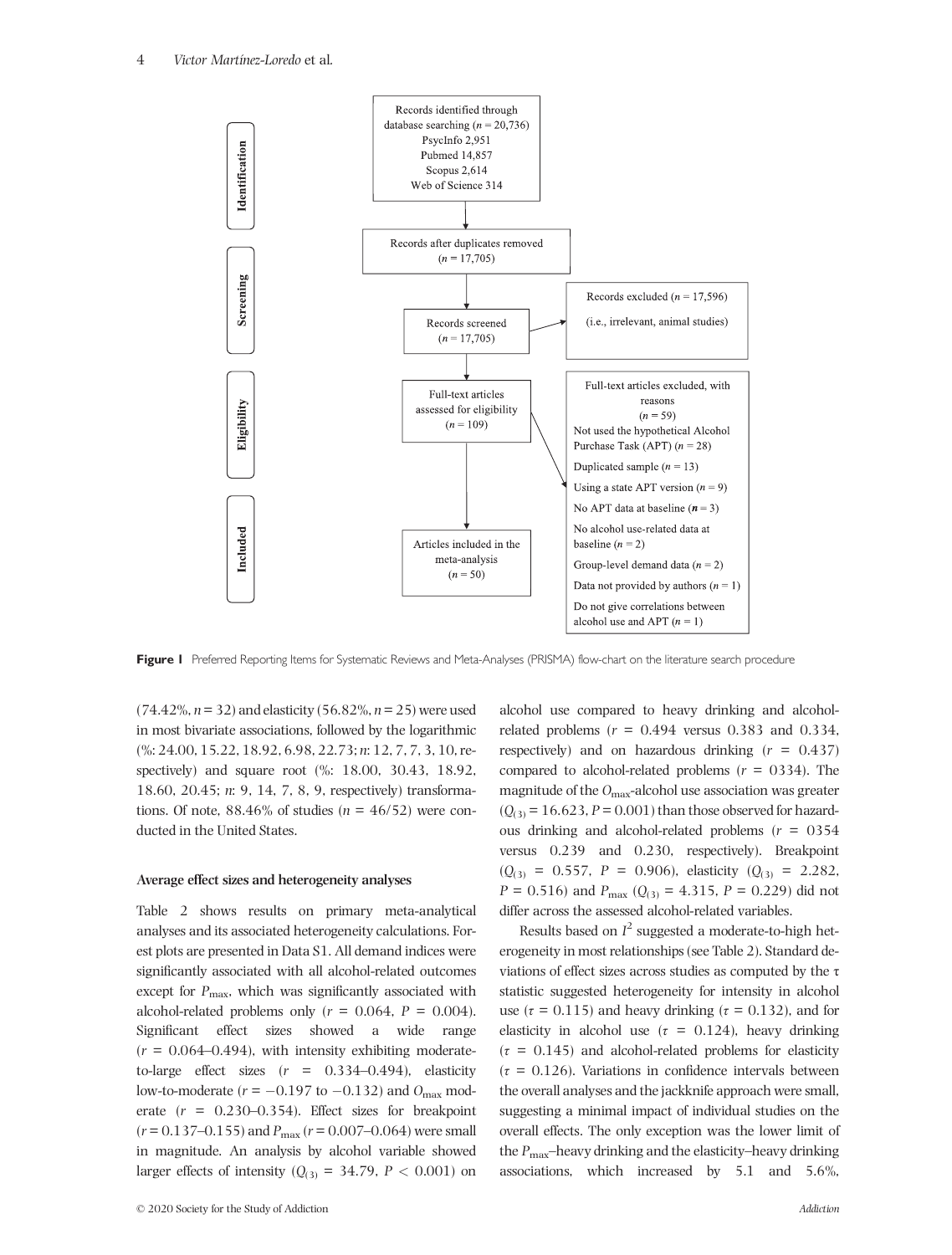| Study characteristics<br>Table 1                                           |                                    |                 |                                 |                          |                     |                                |                                              |                |                             |                       |
|----------------------------------------------------------------------------|------------------------------------|-----------------|---------------------------------|--------------------------|---------------------|--------------------------------|----------------------------------------------|----------------|-----------------------------|-----------------------|
|                                                                            |                                    |                 |                                 |                          |                     | Structural APT characteristics | Alcohol-related measures Alcohol use         |                |                             |                       |
| Study                                                                      | Country                            | Sample<br>size  | females)<br>Sex $\mathcal{O}_o$ | Age, mean (SD)           | Number<br>of prices | Price range                    | Alcohol use                                  | Heavy drinking | Alcohol-related<br>problems | Hazardous<br>drinking |
| Acker et al. 2012 [37                                                      | USA                                |                 | 42.60                           | 23.80 (5.40)             | 25                  | $60 - 100$                     | Drinks/week <sup>a</sup>                     |                |                             | AUDIT                 |
| Acuff et al. 2020a [38]                                                    | USA                                | 274             | 42.9                            | 25.15 (4.10)             | 23                  | $$0 - 22$                      | Drinks/week <sup>b</sup>                     |                | YAACQ                       |                       |
| Acuff et al. 2020b [39]                                                    | USA                                | 602             | 57.3                            | 22.63 (1.03)             | $\overline{30}$     | $0 + 03$                       | $Drinks / week^b$                            |                | YAACQ                       |                       |
| Amlung et al. 2013 [40]                                                    | USA                                | 273             | 73.00                           | 20.00 (1.70)             | $\overline{z}$      | $$0 - 10$                      | $Drinks / week^b$                            |                |                             | <b>AUDIT</b>          |
| Amlung et al. 2015 $\left[\begin{smallmatrix} 41 \end{smallmatrix}\right]$ | USA                                | 85              | 52.00                           | 22.94 (3.41)             | $\overline{21}$     | $$0-30$                        | Drinks/week <sup>c</sup>                     |                | YAACQ                       |                       |
| Amlung et al. 2017 $[12]$                                                  | USA                                | $\overline{11}$ | 42.00                           | 36.18 (12.86)            | 24                  | $$0 - 35$                      | Drinks/week <sup>a</sup>                     |                |                             | DSM-IV                |
| Bertholet et al. 2015 [42]                                                 | Switzerland                        | 4790            | 0.00                            | 21.20 (1.20)             | Ξ                   | $$0 - 20^{\circ}$              | Irinks/week                                  | Binge/month    |                             | DSM-5                 |
| Cassidy et al. 2019 [43]                                                   | USA                                | 167             | 42.7                            | 18.14 (0.97)             | $\overline{17}$     | $$0 - 20$                      | Drinks/occasion <sup>a</sup>                 |                |                             |                       |
| Dennhardt et al. 2015 [44]                                                 | USA                                | 97              | 58.80                           | 20.10 (2.23)             | 19                  | $$0 - 20$                      | Drinks/week <sup>b</sup>                     | Binge/month    | YAACO                       |                       |
| Dennhardt et al. 2016 [45]                                                 | USA                                | 68              | 8.80                            | 32.31 (8.84)             | 19                  | $$0 - 20$                      | Drinks/month <sup>a</sup>                    |                |                             |                       |
| Gray & MacKillop 2014 [46]                                                 | USA                                | 720             | 39.00                           | 29.70 (12.00)            | $\overline{21}$     | $$0 - 35$                      |                                              |                |                             | AUDIT                 |
| Herschl et al. $2012$ [47]                                                 | USA                                | 297             | 54.20                           | 19.88 (1.92)             | 14                  | $6 - 0.8$                      |                                              |                | RAPI                        | <b>AUDIT</b>          |
| Hochster et al. 2018 [48]                                                  | USA                                | 69              | 52.00                           | 21.40 (2.20)             | 14                  | $$0 - 20$                      | Drinks/occasion <sup>a</sup>                 | Binge/90-days  |                             | <b>AUDIT</b>          |
| [oyner et al. 2019 [49]                                                    | USA                                | 370             | 61.10                           | 18.75 (1.03)             | 17                  | $$0 - 20$                      | Drinks/week <sup>b</sup>                     |                | YAACQ                       |                       |
| Kaplan et al. 2017 [50]                                                    | USA                                | 179             | 47.49                           | 37.53 (12.69)            | 16                  | $$0 - 20$                      | Drinks/week                                  | Binge/month    |                             |                       |
| Kaplan & Reed 2018 [51]                                                    | USA                                | 721             | 55.30                           | 35.50 (10.92)            | $\Box$              | $$0 - 10$                      | $\mathrm{Drinks}/\mathrm{week}^{\mathrm{b}}$ | Binge/month    |                             |                       |
| [52]<br>Kiselica & Borders 2013                                            | USA                                | 202             | 83.66                           | 19.48 (1.42)             | $\overline{19}$     | $$0 - 15$                      | $\mathrm{Drinks}/\mathrm{week}^{\mathrm{b}}$ |                | YAACQ                       |                       |
| Lemley et al. 2016 [53]                                                    | USA                                | $80\,$          | 72.50                           | $19.50(18.70-20.64)^d$   | 16                  | $$0-12$                        |                                              |                | YAACQ                       |                       |
| Lemley et al. 2017 [54]                                                    | USA                                | 85              | 90.60                           | $20.00(19.50 - 21.00)^d$ | 24                  | $$0-30$                        | Drinks/week <sup>b</sup>                     |                |                             |                       |
| Luciano et al. 2019 [55]                                                   | USA                                |                 | 36.26                           | 26.53 (2.69)             | 14                  | $$0 - 9$                       | Drinks/week <sup>b</sup>                     |                | YAACQ                       |                       |
| Luehring-Jones et al. 2016 [56]                                            | USA                                | 5 36 54         | 61.00                           | 19.60 (1.90)             | 14                  | $6 - 08$                       | Irinks/occasion <sup>a</sup>                 | Binge/90-days  |                             | <b>AUDIT</b>          |
| MacKillop & Murphy 2007 [57]                                               | USA                                |                 | 67.00                           | 20.00 (1.22)             | 14                  | $6 - 0.8$                      | Drinks/week <sup>b</sup>                     | Binge/week     | RAPI                        |                       |
| MacKillop et al. 2010 [58]                                                 | USA                                | 61              | 38.00                           | 42.40 (13.10)            | 16                  | $$0 - 1120$                    | Drinks/week <sup>a</sup>                     | $\%$ HDD       |                             | DSM-IV                |
| Martinetti et al. 2019 [59]                                                | USA                                | 132             | 80.30                           | 19.50 (1.42)             | 19                  | $$0 - 15$                      | $Drinks / week^b$                            |                |                             | <b>AUDIT</b>          |
|                                                                            | France                             | 132             | 75.80                           | 21.25(4.42)              | 19                  | $$0 - 22^{\circ}$              | $Drinks / week^b$                            |                |                             | <b>AUDIT</b>          |
| Merrill & Aston2020 [60]                                                   | USA                                | 95              | 52.00                           | 18.67 (0.66)             | 14                  | $6 - 0.8$                      | $\mathrm{Drinks}/\mathrm{week}^{\mathrm{b}}$ |                | BYAACQ                      |                       |
| Meshesha et al. 2020 [61]                                                  | <b>USA</b>                         | $\overline{41}$ | 31.70                           | 38.24 (12.69)            | 17                  | $$0 - 20$                      | Drinks/occasion <sup>a</sup>                 | Binge/month    |                             | DSM-5                 |
| Minhas et al. 2020 [62]                                                    | Canada                             | 730             | 47.40                           | 21.44                    | 30                  | $0 + 08$                       |                                              |                | YAACQ                       |                       |
|                                                                            | $\ensuremath{\text{USA}}^\text{e}$ | 602             | 42.70                           | 22.63                    | $30\,$              | $0 + 08$                       |                                              |                | YAACQ                       |                       |
| Morrell et al. 2020 [63]                                                   | <b>USA</b>                         | 131             | 78.60                           | 19.47 (1.67)             | $\sigma$            | $$0-30$                        | $Drinks / week^b$                            |                | BYAACQ                      | $\Lambda\text{UDIT}$  |
| Morris et al. 2017 [64]                                                    | <b>USA</b>                         | 865             | 59.00                           | 32.85 (11.15)            | $\overline{\Omega}$ | $$0 - 15$                      |                                              |                |                             | <b>AUDIT</b>          |
|                                                                            |                                    |                 |                                 |                          |                     |                                |                                              |                |                             |                       |

 $(Continuous) % \begin{minipage}[b]{0.5\linewidth} \centering \includegraphics[width=0.8\linewidth]{images/STW100020.jpg} \caption{The first two cases of the T-WD data. The first two cases are shown in \cite{S2019} for each case, the second two cases are shown in \cite{S2019}. The second two cases are shown in \cite{S2019} for each case, the second two cases are shown in \cite{S2019} for each case, the second two cases are shown in \cite{S2019} for each case, the second two cases are shown in \cite{S2019} for each case, the second two cases are shown in \cite{S2019} for each case, the second two cases are shown in \cite{S2019} for each case, the second two cases$ (*Continues*)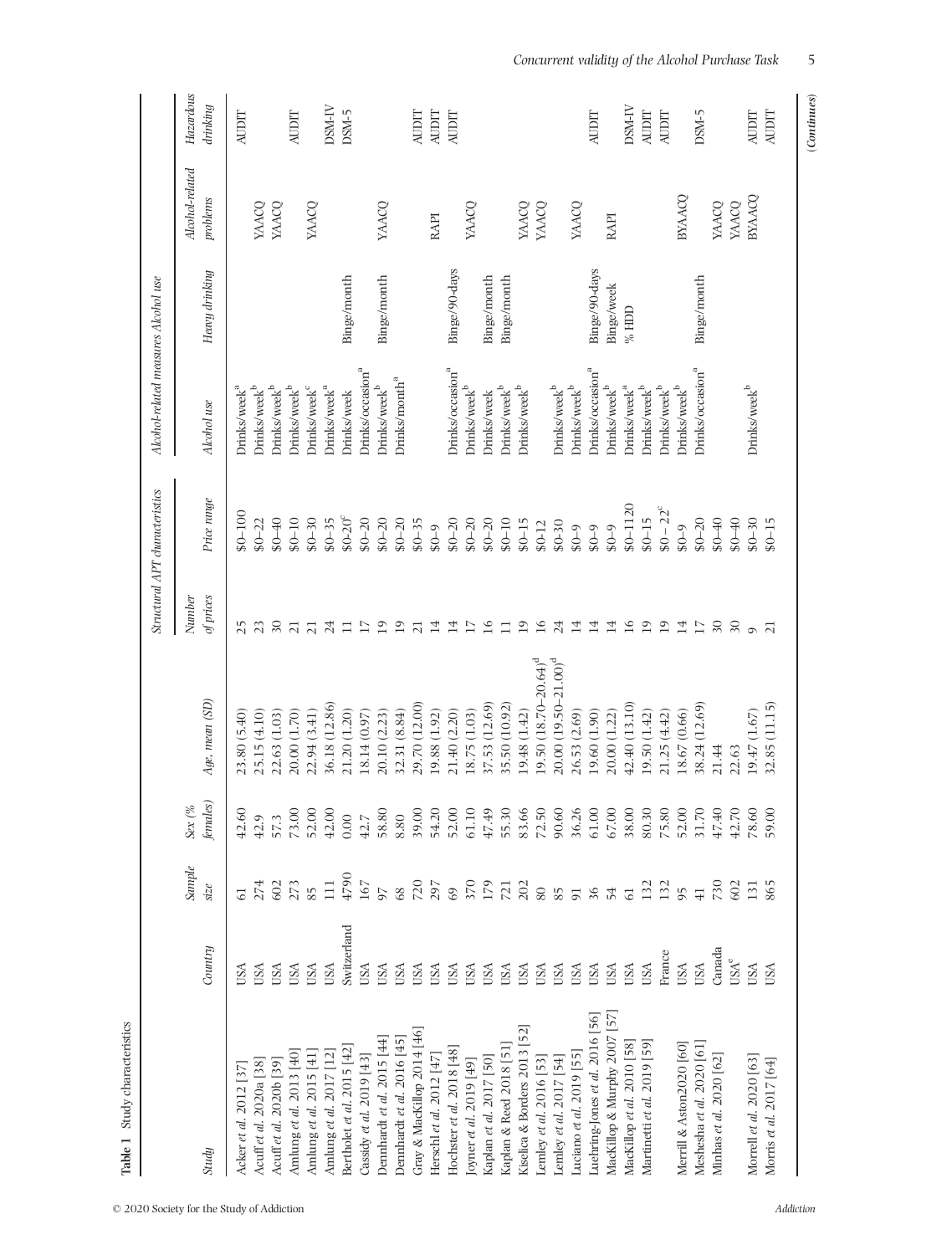|                                                                                                                                                                                                                                                                                                                                                                                                                                                                  |              |                |                                 |                |                     | Structural APT characteristics | Alcohol-related measures Alcohol use |                          |                             |                       |
|------------------------------------------------------------------------------------------------------------------------------------------------------------------------------------------------------------------------------------------------------------------------------------------------------------------------------------------------------------------------------------------------------------------------------------------------------------------|--------------|----------------|---------------------------------|----------------|---------------------|--------------------------------|--------------------------------------|--------------------------|-----------------------------|-----------------------|
| Study                                                                                                                                                                                                                                                                                                                                                                                                                                                            | Country      | Sample<br>size | females)<br>Sex $\mathcal{O}_0$ | Age, mean (SD) | Number<br>of prices | Price range                    | Alcohol use                          | Heavy drinking           | Alcohol-related<br>problems | Hazardous<br>drinking |
| Morris et al. 2018 [65]                                                                                                                                                                                                                                                                                                                                                                                                                                          | Canada       | 1364           | 54.90                           | 35.11 (10.79)  | $\overline{30}$     | $$0-18^c$                      |                                      |                          |                             | AUDIT                 |
| Murphy & MacKillop 2006 [8]                                                                                                                                                                                                                                                                                                                                                                                                                                      | <b>ISA</b>   | 267            | 76.00                           | 20.11 (1.47)   | $\overline{14}$     | $6 - 0.8$                      | Drinks/week <sup>b</sup>             | Binge/week               | <b>RAPI</b>                 |                       |
| Murphy et al. 2009 [66]                                                                                                                                                                                                                                                                                                                                                                                                                                          | <b>USL</b>   | 38             | 50.00                           | 19.92 (1.68)   | 4                   | $6 - 08$                       | Drinks/week <sup>a</sup>             | Binge/month              | YAAPST                      |                       |
| Murphy et al. 2013 [67]                                                                                                                                                                                                                                                                                                                                                                                                                                          | <b>USA</b>   | 133            | 49.60                           |                | $\overline{17}$     | $$0 - 20$                      | Drinks/week <sup>b</sup>             | Binge/month              |                             |                       |
| Naude et al. 2020 [68]                                                                                                                                                                                                                                                                                                                                                                                                                                           | <b>USA</b>   | 185            | 81.00                           | 19.96 (3.14)   | $\overline{13}$     | $6 - 03$                       |                                      |                          |                             | AUDIT                 |
| Noyes et al. 2018 [69]                                                                                                                                                                                                                                                                                                                                                                                                                                           | USA          | 529            | 46.60                           | 33.00 (8.85)   | $\overline{14}$     | $6 - 0.8$                      | Orinks/occasion                      |                          | DrinC                       | AUDIT                 |
| Patel et al. 2019 [70]                                                                                                                                                                                                                                                                                                                                                                                                                                           | Canada       | 926            | 53.90                           | 38.20 (13.70)  | 20                  | $$0-28^c$                      | Drinks/week <sup>b</sup>             |                          |                             |                       |
| Ramirez et al. 2016 [71                                                                                                                                                                                                                                                                                                                                                                                                                                          | USA          | 223            | 58.74                           | 18.60 (0.70)   | $\overline{19}$     | $$0 - 20$                      | Drinks/week <sup>b</sup>             |                          |                             | AUDIT                 |
| Ramirez et al. 2020 [72]                                                                                                                                                                                                                                                                                                                                                                                                                                         | USA          | 480            | 59.60                           | 21.90 (1.73)   | 19                  | $$0 - 20$                      | Drinks/week <sup>b</sup>             |                          |                             |                       |
| Rose et al. 2018 [13]                                                                                                                                                                                                                                                                                                                                                                                                                                            | $\mathbb{R}$ | 62             | 46.77                           | 22.35(4.24)    | 25                  | $$0-18^c$                      | Drinks/week <sup>a</sup>             |                          |                             | AUDIT                 |
| Salzer et al. 2019 [16]                                                                                                                                                                                                                                                                                                                                                                                                                                          | <b>SA</b>    | 98             | 50.00                           | $32.99(-)$     | $\overline{5}$      | $$0 - 20$                      | Drinks/week <sup>b</sup>             |                          |                             |                       |
| Skidmore et al. 2014 [73]                                                                                                                                                                                                                                                                                                                                                                                                                                        | USA          | 207            | 53.00                           | 19.50 (1.99)   | $\overline{17}$     | $$0 - 20$                      | Drinks/week <sup>b</sup>             |                          | YAACQ                       |                       |
| Smith et al. 2010 [74]                                                                                                                                                                                                                                                                                                                                                                                                                                           | USA          | 255            | 73.30                           | 20.55(4.30)    | 17                  | $$0 - 20$                      | Drinks/week <sup>b</sup>             |                          | YAACQ                       |                       |
| Strickland et al. 2017 [75]                                                                                                                                                                                                                                                                                                                                                                                                                                      | JSA          | 139            | 54.70                           | 31 $(26-39)^d$ | 16                  | \$0-140                        | <b>Drinks/week</b>                   | Binge/month <sup>g</sup> |                             |                       |
| Strickland et al. 2019 [17]                                                                                                                                                                                                                                                                                                                                                                                                                                      | USA          | 223            | 52.90                           | 35.20 (10.50)  | $\overline{13}$     | $$0 - 11$                      | Drinks/week                          |                          |                             | AUDIT                 |
| Teeters et al. $2014$ [76]                                                                                                                                                                                                                                                                                                                                                                                                                                       | USA          | 207            | 53.10                           | 19.50 (1.99)   | $\overline{17}$     | $$0 - 20$                      | Drinks/week <sup>b</sup>             |                          |                             |                       |
| Teeters & Murphy 2015                                                                                                                                                                                                                                                                                                                                                                                                                                            | USA          | 328            | 75.30                           | 20.47 (2.63)   | $17\,$              | $$0 - 20$                      | Drinks/week <sup>b</sup>             | Binge/month              |                             |                       |
| Tripp et al. 2015 [78]                                                                                                                                                                                                                                                                                                                                                                                                                                           | USA          | 264            | 77.00                           | 21.70 (5.00)   | 17                  | $$0 - 20$                      | Drinks/week <sup>a</sup>             |                          | <b>YAACQ</b>                |                       |
| Tucker et al. 2016 [79]                                                                                                                                                                                                                                                                                                                                                                                                                                          | USA          | 191            | 23.56                           | 50.09 (11.94)  | 18                  | $$0 - 20$                      | Drinks/week <sup>a</sup>             |                          | DPS                         | <b>ADS</b>            |
| Wahlstrom et al. 2012 [80]                                                                                                                                                                                                                                                                                                                                                                                                                                       | USA          | 120            | 0.00                            | 19.88 (1.83)   | 14                  | $6 - 0.8$                      |                                      |                          | <b>RAPI</b>                 | AUDIT                 |
| Yurasek et al. 2011 [81]                                                                                                                                                                                                                                                                                                                                                                                                                                         | JSA          | 215            | 72.00                           | 20.65 (4.14)   | $\overline{17}$     | $$0 - 20$                      | Drinks/week <sup>b</sup>             | Binge/fortnight          | YAACQ                       |                       |
| APT = Alcohol Purchase Task; AIDIT = Alcohol Use Disorder Identification Test; YAACQ = Young Adult Alcohol Consequences Questionnaire; DSM = Diagnostic and Statistical Manual of Mental Disorder; RAPI = Rutgers Alcohol Prob                                                                                                                                                                                                                                   |              |                |                                 |                |                     |                                |                                      |                          |                             |                       |
| ADS = Alcohol Dependence Scale; SD = standard deviation. "Time-line follow-back; 'daily drinking questionnaire; 'original values converted to US dollars; 'median (interquartile range); 'the US sample comes from the same se<br>Index: HDD = heavy drinking days; BYAACQ = Brief Young Adult Alcohol Consequences Questionnaire; YAAFST = Young Adult Alcohol Problems Screening Test; DrinC = Drinker Invertory of Consequences; DPS = Drinking Problems Scal |              |                |                                 |                |                     |                                |                                      |                          |                             |                       |
| [39]. Nonetheless, as associations are reported regarding different alcobol outcomes, both studies were retained in the meta-analysis. Aggregated sample size and weighted sex proportion were calculated using only one of th<br>history questionnaire; "National Institute on Alcohol Abuse and Alcoholism recommended alcohol questions.                                                                                                                      |              |                |                                 |                |                     |                                |                                      |                          |                             |                       |
|                                                                                                                                                                                                                                                                                                                                                                                                                                                                  |              |                |                                 |                |                     |                                |                                      |                          |                             |                       |

## 6 *Victor Martínez-Loredo* et al *.*

**Table 1.** (Continued)

Table 1. (Continued)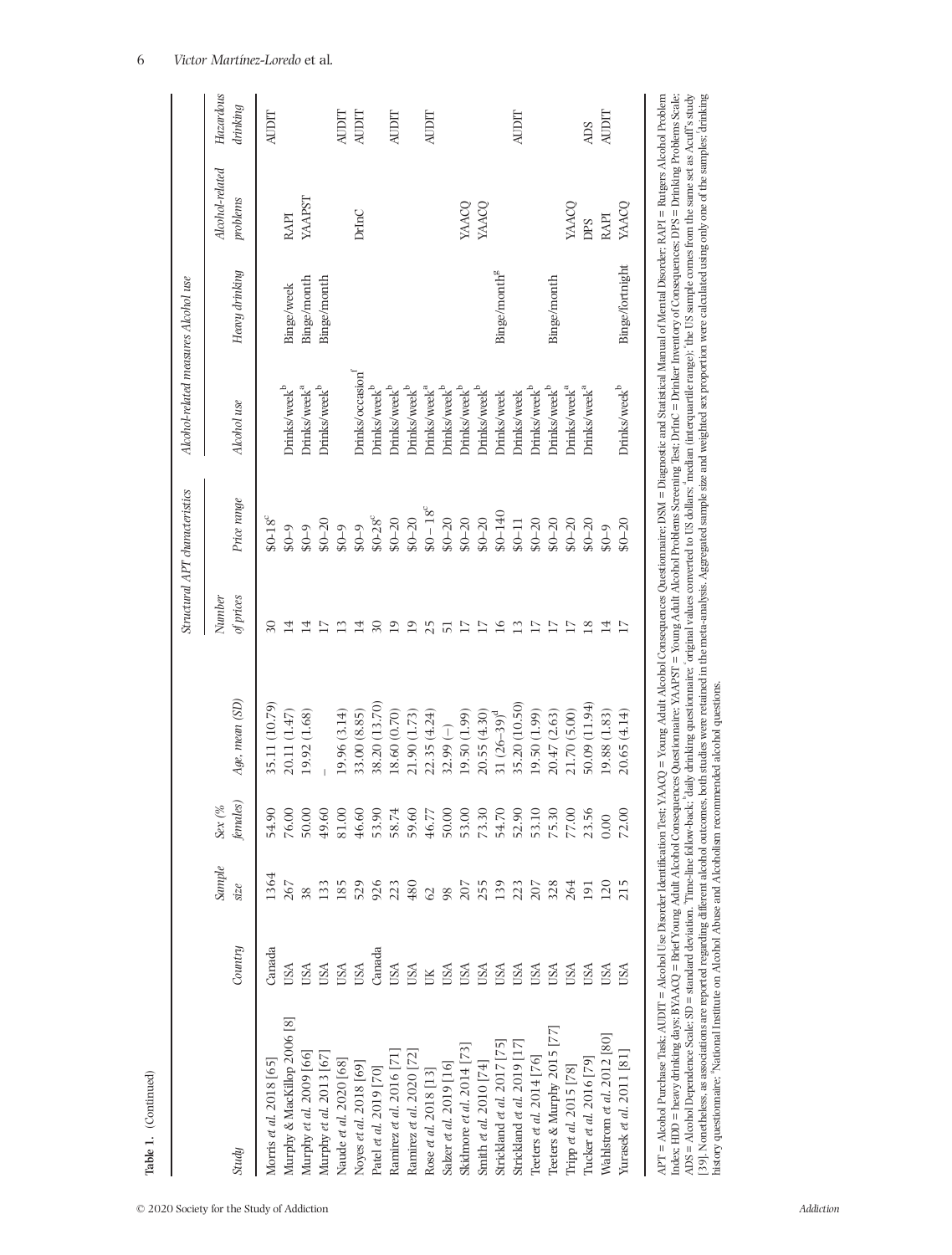**Table 2** Effect sizes and heterogeneity on the associations between alcohol demand, alcohol use, heavy drinking, alcohol-related problems and hazardous drinking dvinkir Á É ΔÁ, Á Ā ÷  $\overline{a}$ È سنداستندا Á Ŕ È Ė h, مة لمطمئ l, ś Ę Ŕ  $\pm$ 등 J,  $T^{\alpha}$  $\ddot{\phantom{a}}$ 

|                          |                           |       |          |                         |              | Table 2 Effect sizes and heterogeneity on the associations between alcohol demand, alcohol use, heavy drinking, alcohol-related problems and hazardous drinking |        |              |                |                |                  |
|--------------------------|---------------------------|-------|----------|-------------------------|--------------|-----------------------------------------------------------------------------------------------------------------------------------------------------------------|--------|--------------|----------------|----------------|------------------|
| Demand index             | $\overline{\vphantom{1}}$ | n     | $r_{RE}$ | 95% CI                  | P            | $r_{osr}$                                                                                                                                                       | Ō      | $P_{\cal Q}$ | $\tilde{I}$    | τ              | 95% PI           |
| Alcohol use              |                           |       |          |                         |              |                                                                                                                                                                 |        |              |                |                |                  |
| Intensity                |                           | 13623 | 0.494    | 0.526<br>0.461.         | $<10^{-8}\,$ | 0.457, 0.533                                                                                                                                                    | 196.08 | $<10^{-3}$   | 78.58          | 0.115          | 0.071, 0.917     |
| $O_{\max}$               | 38                        | 12842 | 0.354    | 0.387<br>0.320,         | $<10^{-8}\,$ | 0.313, 0.392                                                                                                                                                    | 118.19 | $<10^{-3}$   | 68.69          | 0.087          | 0.153, 0.555     |
| $P_{\rm max}$            | 28                        | 10814 | 0.017    | $-0.012, 0.045$         | 0.254        | $-0.020, 0.052$                                                                                                                                                 | 37.02  | 0.095        | 07.07          | 0.035          | 0.014, 0.020     |
| Breakpoint               | 34                        | 11681 | 0.137    | 0.169<br>0.106,         | $<10^{-8}$   | 0.098, 0.177                                                                                                                                                    | 63.65  | 0.001        | 48.16          | 0.057          | 0.091, 0.183     |
| Elasticity               | 35                        | 11495 | $-0.197$ | $-5, -0.148$<br>$-0.24$ | $<10^{-8}\,$ | $-0.255, -0.139$                                                                                                                                                | 174.50 | $<10^{-3}\,$ | 80.52          | 0.124          | $-0.342, -0.052$ |
| Heavy drinking           |                           |       |          |                         |              |                                                                                                                                                                 |        |              |                |                |                  |
| Intensity                |                           | 7132  | 0.383    | .0.452<br>0.309,        | $<10^{-8}\,$ | 0.269, 0.469                                                                                                                                                    | 78.21  | $<10^{-3}$   | 83.38          | 0.132          | 0.186, 0.580     |
| $O_{\rm max}$            |                           | 6993  | 0.295    | .0.361<br>0.226,        | $<10^{-8}\,$ | 0.204, 0.373                                                                                                                                                    | 49.62  | $<10^{-3}$   | 75.82          | 0.103          | 0.184, 0.406     |
| $P_{\rm max}$            |                           | 6568  | 0.019    | 0.044<br>$-0.00$        | 0.116        | $-0.056, 0.052$                                                                                                                                                 | 8.75   | 0.556        | $\leq 10^{-3}$ | $\leq 10^{-3}$ | 0.018, 0.020     |
| Breakpoint               |                           | 6625  | 0.155    | 0.117, 0.192            | $<10^{-8}\,$ | 0.088, 0.200                                                                                                                                                    | 14.26  | 0.284        | 15.86          | 0.027          | 0.138, 0.172     |
| Elasticity               |                           | 6137  | $-0.179$ | $-0.277, -0.077$        | $<10^{-3}$   | $-0.333, -0.053$                                                                                                                                                | 58.79  | $<10^{-3}$   | 82.99          | 0.145          | $-0.283, -0.075$ |
| Alcohol-related problems |                           |       |          |                         |              |                                                                                                                                                                 |        |              |                |                |                  |
| Intensity                | 22                        | 5665  | 0.334    | 0.378<br>0.288,         | $<10^{-8}\,$ | 0.279, 0.386                                                                                                                                                    | 68.34  | $<10^{-3}\,$ | 69.27          | 0.095          | 0.180, 0.488     |
| $O_{\rm max}$            | 22                        | 5556  | 0.230    | 0.274<br>0.185,         | $<10^{-8}\,$ | 0.177, 0.281                                                                                                                                                    | 56.12  | $<10^{-3}$   | 62.58          | 0.083          | 0.139, 0.321     |
| $P_{\rm max}$            | 15                        | 4196  | 0.064    | $0.107\,$<br>0.021      | 0.004        | 0.012, 0.117                                                                                                                                                    | 23.89  | 0.047        | 41.39          | 0.052          | 0.051, 0.077     |
| Breakpoint               | $^{18}$                   | 4731  | 0.142    | 0.105, 0.178            | $<10^{-8}\,$ | 0.097, 0.185                                                                                                                                                    | 24.97  | 0.095        | 31.91          | 0.043          | 0.115, 0.169     |
| Elasticity               | 17                        | 4611  | $-0.132$ | $1, -0.063$<br>$-0.20$  | $<10^{-3}$   | $-0.214, -0.046$                                                                                                                                                | 81.96  | $<10^{-3}$   | 80.48          | 0.126          | $-0.200, -0.063$ |
| Hazardous drinking       |                           |       |          |                         |              |                                                                                                                                                                 |        |              |                |                |                  |
| Intensity                | 22                        | 10509 | 0.437    | , 0.482<br>0.390,       | $<10^{-8}$   | 0.383, 0.492                                                                                                                                                    | 113.64 | $<10^{-3}\,$ | 81.52          | 0.108          | 0.197, 0.677     |
| $O_{\rm max}$            | $\sum$                    | 9868  | 0.239    | 0.299<br>0.176,         | $<10^{-8}\,$ | 0.148, 0.321                                                                                                                                                    | 98.85  | $<10^{-3}$   | 83.81          | 0.109          | 0.131, 0.347     |
| $P_{\rm max}$            | $\overline{16}$           | 8875  | 0.007    | $-0.036, 0.050$         | 0.757        | $-0.050, 0.063$                                                                                                                                                 | 30.59  | 0.010        | 50.96          | 0.051          | 0.006, 0.008     |
| Breakpoint               | 18                        | 9868  | 0.139    | 0.098, 0.180            | $<10^{-8}\,$ | 0.083, 0.189                                                                                                                                                    | 41.12  | 0.001        | 58.66          | 0.058          | 0.104.0.174      |
| Elasticity               | 20                        | 10090 | $-0.181$ | $-0.220, -0.141$        | $<10^{-8}$   | $-0.230, -0.134$                                                                                                                                                | 44.81  | 0.001        | 57.60          | 0.059          | $-0.230, -0.132$ |
|                          |                           |       |          |                         |              |                                                                                                                                                                 |        |              |                |                |                  |

*k*

geneity; *PQ* = *P-*value corresponding to Cochran's *Q*; *I*

 $\sim$ 

k = number of studies n = sample size: r<sub>RE</sub> = zero-order Pearson correlations from the random effects model: 95% confidence interval: r<sub>es</sub> = range of effect sizes from the one-study-removed analysis; Q = Cochran's Q-test

 $=$  Proportion of variation across studies due to heterogeneity;  $\tau =$  standard deviations of effect sizes across studies; 95% PI = 95% prediction interval.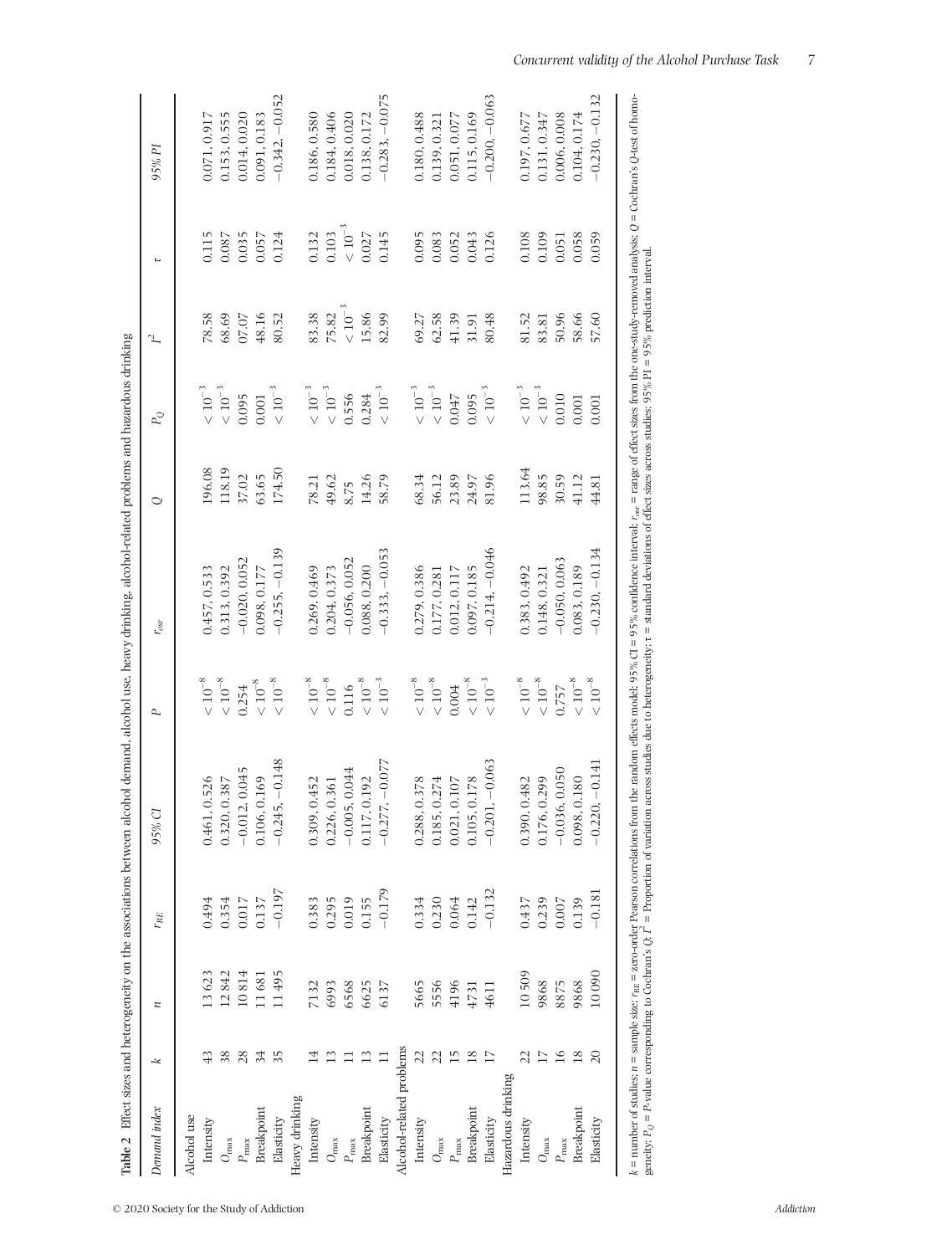respectively, when the study by Bertholet *et al*. [42] was removed. This study also provided the lowest effect size limits in 50% ( $n = 10/20$ ) of the estimated effect sizes.

## **Moderation analyses**

Regarding sex as a moderator, meta-regression analyses showed statistically significant effects of sex over intensity and elasticity effect sizes (see Table 3). Specifically, increased percentage of females strengthened the association between intensity and alcohol use  $(P = 0.025)$ , alcohol-related problems  $(P = 0.001)$  and hazardous drinking  $(P < 0.001)$  and reduced the effect of elasticity on hazardous drinking  $(P = 0004)$ . In terms of year of publication, more recent studies reported greater effect sizes between intensity and hazardous drinking ( $P = 0.048$ ),  $P_{\text{max}}$  and alcohol-related problems (*P* = 0.020) and smaller effect sizes between elasticity and hazardous drinking  $(P = 0.045)$ .

With regard to APT assessment characteristics, meta-regressions showed non-significant effects of number of prices on any of the tested associations (*P*s = 0.096–0.888). The type of index transformation significantly moderated the effect sizes for the heavy drinking variables. More precisely, square-root elasticity  $(Q<sub>(2)</sub> = 22.41, P < 0.001)$  yielded a larger effect size  $(r = -0.729, n = 1)$  than the log  $(r = -0.231, n = 4)$ and untransformed ones  $(r = -0.083, n = 6)$ .

### **Small study effects**

According to the Begg–Mazumbar and the two-sided Egger's tests, there was no evidence of small study effects in 85% of the associations (see Table 4). The exceptions included Egger's test in the association between *O*max and alcohol use; elasticity and hazardous drinking; and in the breakpoint–heavy drinking association. Despite these significant associations, they may be attributable to its high between-study heterogeneity, as suggested by the *Q*, *I* 2 and  $\tau$ -statistics (see Table 2).

Finally, the Duval & Tweedie's trim-and-fill procedure suggested the influence of nine potential unpublished studies on the association between elasticity and alcohol use and one for the intensity-hazardous drinking association (see Table 4). The imputation of these potentially unreported studies decreased the estimated effect size for elasticity–alcohol use by  $26.9\%$  (from  $-0.197$  to  $-0.144$ ), and for intensity–hazardous drinking by  $1.14\%$ (from 0.437 to 0.432).

## **DISCUSSION**

This systematic review and meta-analysis provides a comprehensive, updated account of the APT's concurrent

validity in the burgeoning literature in this area, and addresses how a number of other variables affect its links with diverse aspects of alcohol involvement. All the demand indices except  $P_{\text{max}}$  were significantly associated with all alcohol-related outcomes, although with substantial differences in effect sizes. The greatest associations were evinced between intensity and all alcohol outcomes and between *O*max and alcohol use. Results also suggested significant effects of sex, year of publication and type of APT's indices transformation on meta-analytical findings. Lastly, some evidence of small study effects was obtained, especially for elasticity and alcohol use. Nonetheless, meta-analytical estimates based on imputed effects did not substantially alter the significance or magnitude of effects.

Moderate-to-large effect sizes were observed for intensity, moderate for *O*max and small for elasticity and breakpoint. Similar results have been noted in meta-analyses of cross-sectional relationships with the demand for cigarettes [82] and illicit drugs [15], which indicates that these associations generalize across substances. The reported variations in effect sizes across APT indices converges with the multi-dimensional nature of drug-reinforcing efficacy [7] and they highlight the relevance of demand volumetric characteristics (intensity and *O*max) in relation to alcohol misuse [83], often comprising the 'amplitude' latent component of demand [83,84]. Notably, in-treatment reductions of these indices predict alcohol use outcomes after a brief intervention [85], and they are the most sensitive indices to experimental manipulation of individuals' contexts through cue exposure, increased stress/negative affect, opportunity cost or behavioral interventions [86]. More generally, findings support the validity of briefer assessments of alcohol demand to zero in on intensity and *O*max. While intensity captures the unconstrained reinforcing value of alcohol (i.e. consumption at no cost), *O*max has been suggested to capture the most relevant features of motivation in the context of constraint [83], represented by the maximum effort (i.e. expenditure) deployed to obtain the drug. As such, these indices may inform about the magnitude of constraints or alternative reinforcers that should be implemented in preventive (e.g. availability and accessibility) and treatment (e.g. contingency management) interventions to compete against alcohol use.

Variations in effect sizes were partially explained by several variables. Sex worked as moderator on several of the observed effects for elasticity and intensity. Studies with a greater proportion of females strengthened the associations between intensity and alcohol use, related-problems and hazardous drinking. However, the elasticity and hazardous drinking association was weakened by female sex. Contrary to recent findings in illicit drugs [15], these results suggest the relevance of the volumetric demand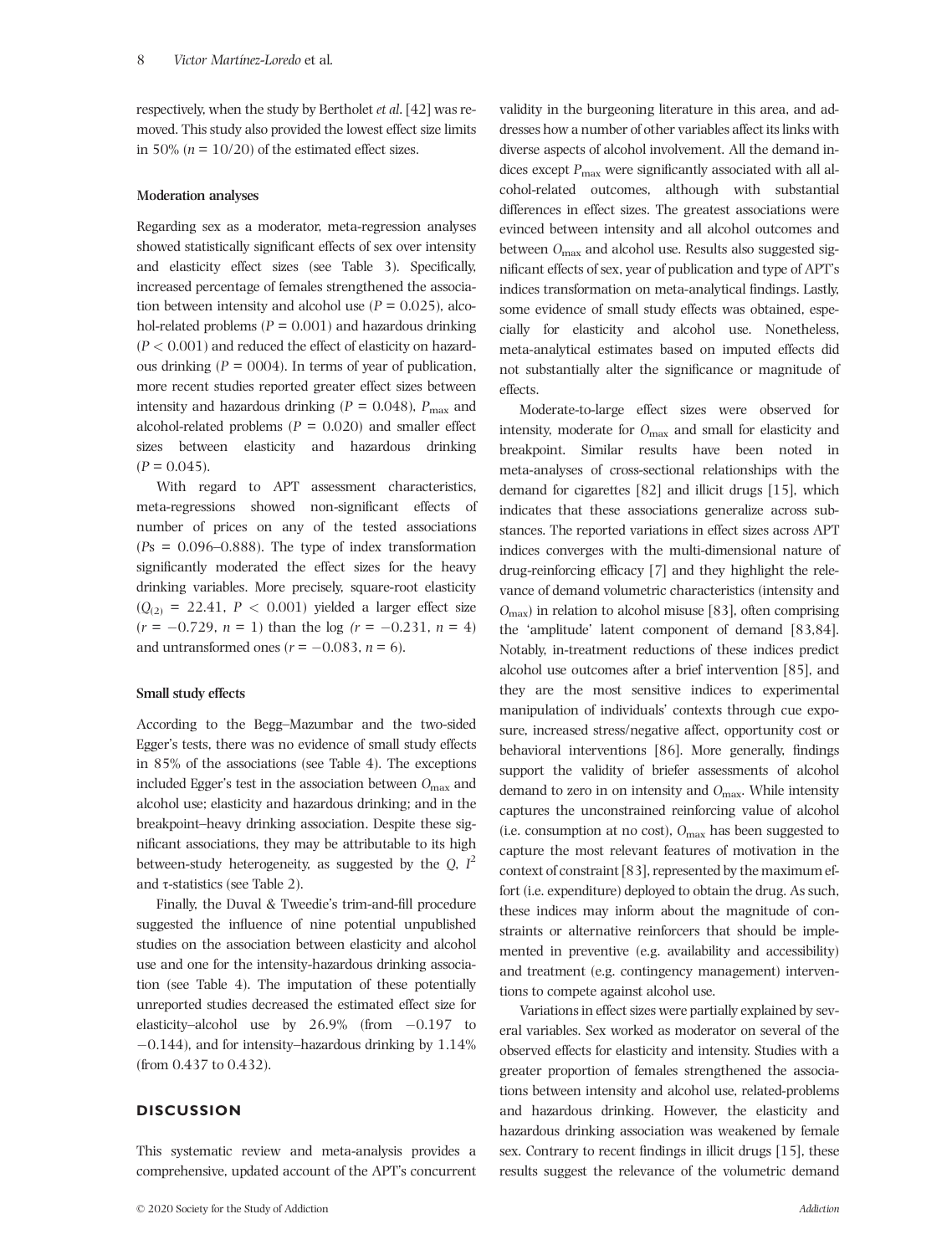| $<-0.001(0.001)$<br>$<-0.001(0.002)$<br>$-0.001(0.001)$<br>$-0.001(0.001)$<br>$-0.001$ (0.001)<br>0.003(0.001)<br>0.001(0.002)<br>0.002(0.003)<br>0.001(0.001)<br>B (SE)<br>Sex<br>Heavy drinking<br>Demand index<br><b>Breakpoint</b><br>Breakpoint<br>Alcohol use<br>Intensity<br>Elasticity<br>Intensity<br>$O_{\rm max}$<br>$P_{\rm max}$<br>$O_{\rm max}$<br>$P_{\rm max}$ | 0.025<br>0.606<br>0.728<br>0.610<br>0.242<br>0.413<br>P | Year of publication<br>$-0.010(0.006)$<br>$-0.006(0.005)$<br>0.001(0.004)<br>B(SE) |           |                  |           |              |          |             |              |
|---------------------------------------------------------------------------------------------------------------------------------------------------------------------------------------------------------------------------------------------------------------------------------------------------------------------------------------------------------------------------------|---------------------------------------------------------|------------------------------------------------------------------------------------|-----------|------------------|-----------|--------------|----------|-------------|--------------|
|                                                                                                                                                                                                                                                                                                                                                                                 |                                                         |                                                                                    |           | Number of prices |           | Effect sizes |          |             |              |
|                                                                                                                                                                                                                                                                                                                                                                                 |                                                         |                                                                                    | Ρ         | B(SE)            | Ρ         | Raw          | Log      | Square root | Ő            |
|                                                                                                                                                                                                                                                                                                                                                                                 |                                                         |                                                                                    |           |                  |           |              |          |             |              |
|                                                                                                                                                                                                                                                                                                                                                                                 |                                                         |                                                                                    | 0.125     | 0.002 (0.004)    | 0.697     | 0.513        | 0.437    | 0.505       | 4.00         |
|                                                                                                                                                                                                                                                                                                                                                                                 |                                                         |                                                                                    | 0.235     | 0.001 (0.004)    | 0.790     | 0.363        | 0.319    | 0.374       | 2.31         |
|                                                                                                                                                                                                                                                                                                                                                                                 |                                                         |                                                                                    | 0.790     | < 0.001 (0.002)  | $0.878\,$ | 0.040        | $-0.019$ | 0.016       | 3.19         |
|                                                                                                                                                                                                                                                                                                                                                                                 |                                                         | $-0.003$ (0.005)                                                                   | 0.536     | 0.002 (0.003)    | 0.429     | 0.131        | 0.140    | 0.152       | 0.25         |
|                                                                                                                                                                                                                                                                                                                                                                                 |                                                         | $-0.014(0.007)$                                                                    | 0.058     | $-0.001(0.005)$  | 0.888     | $-0.173$     | $-0.264$ | $-0.244$    | 3.64         |
|                                                                                                                                                                                                                                                                                                                                                                                 |                                                         |                                                                                    |           |                  |           |              |          |             |              |
|                                                                                                                                                                                                                                                                                                                                                                                 |                                                         | $-0.014(0.010)$                                                                    | 0.150     | 0.006(0.013)     | 0.612     | 0.388        | 0.312    | 0.554       | 6.18         |
|                                                                                                                                                                                                                                                                                                                                                                                 | 0.806                                                   | $-0.010(0.009)$                                                                    | 0.263     | $-0.010(0.016)$  | 0.537     | 0.317        | 0.221    | 0.493       | 13.64        |
|                                                                                                                                                                                                                                                                                                                                                                                 | 0.180                                                   | $-0.007(0.005)$                                                                    | 0.173     | $-0.005(0.007)$  | 0.502     | 0.026        | $0.007$  | $-0.018$    | 0.30         |
|                                                                                                                                                                                                                                                                                                                                                                                 | 0.162                                                   | $-0.005(0.006)$                                                                    | 0.418     | $-0.005(0.005)$  | 0.384     | 0.149        | 0.132    | 0.132       | 0.13         |
| 0.001(0.003)<br>Elasticity                                                                                                                                                                                                                                                                                                                                                      | 0.798                                                   | $-0.012(0.013)$                                                                    | 0.367     | $-0.006(0.017)$  | $0.701\,$ | $-0.083$     | $-0.231$ | $-0.729$    | 22.41        |
| Alcohol-related problems                                                                                                                                                                                                                                                                                                                                                        |                                                         |                                                                                    |           |                  |           |              |          |             |              |
| 0.004(0.001)<br>Intensity                                                                                                                                                                                                                                                                                                                                                       | < 0.001                                                 | $-0.009(0.006)$                                                                    | 0.148     | 0.002(0.005)     | 0.707     | 0.321        | 0.361    | 0.348       | 0.603        |
| 0.002(0.001)<br>$O_{\rm max}$                                                                                                                                                                                                                                                                                                                                                   | 0.190                                                   | 0.002(0.006)                                                                       | 0.686     | 0.003(0.004)     | 0.494     | 0.225        | 0.189    | 0.268       | $0.80\,$     |
| 0.001(0.001)<br>$P_{\rm max}$                                                                                                                                                                                                                                                                                                                                                   | 0.642                                                   | 0.010(0.004)                                                                       | 0.020     | 0.001 (0.003)    | 0.794     | 0.056        |          | $0.141\,$   | 0.80         |
| 0.001(0.001)<br><b>Breakpoint</b>                                                                                                                                                                                                                                                                                                                                               | 0.308                                                   | 0.002(0.004)                                                                       | $0.617\,$ | 0.002(0.003)     | 0.586     | 0.149        |          | 0.189       | 0.05         |
| $-0.001(0.002)$<br>Elasticity                                                                                                                                                                                                                                                                                                                                                   | 0.582                                                   | $-0.011(0.008)$                                                                    | 0.176     | $-0.007(0.005)$  | 0.180     | $-0.108$     | $-0.050$ | $-0.207$    | 1.14         |
| Hazardous drinking                                                                                                                                                                                                                                                                                                                                                              |                                                         |                                                                                    |           |                  |           |              |          |             |              |
| 0.004(0.001)<br>Intensity                                                                                                                                                                                                                                                                                                                                                       | < 0.001                                                 | 0.020(0.010)                                                                       | 0.048     | 0.002(0.006)     | 0.742     | 0.409        | 0.455    | 0.491       | 3.79         |
| 0.002 (0.002)<br>$O_{\rm max}$                                                                                                                                                                                                                                                                                                                                                  | 0.386                                                   | 0.002(0.013)                                                                       | 0.891     | 0.004(0.007)     | 0.526     | 0.195        | 0.157    | 0.319       | 6.95         |
| $< 0.001$ (0.001)<br>$P_{\rm max}$                                                                                                                                                                                                                                                                                                                                              | 0.962                                                   | $-0.007(0.009)$                                                                    | 0.421     | $-0.005(0.003)$  | 0.096     | 0.024        | $-0.055$ | 0.045       | 5.69<br>2.85 |
| 0.001(0.001)<br>Breakpoint                                                                                                                                                                                                                                                                                                                                                      | 0.406                                                   | $-0.005(0.008)$                                                                    | 0.527     | $-0.003(0.004)$  | 0.544     | 0.158        | 0.007    | 0.101       |              |
| $-0.002(0.001)$<br>Elasticity                                                                                                                                                                                                                                                                                                                                                   | 0.004                                                   | $-0.015(0.008)$                                                                    | 0.045     | $-0.002(0.004)$  | 0.706     | $-0.179$     | $-0.179$ | $-0.200$    | 0.30         |

 $B =$ slope; SE = standard error; 95%  $CI = 95\%$  confidence interval; d.f. = degrees of freedom. Significant results are highlighted in bold type.  $B =$  slope; SE = standard error; 95% CI = 95% confidence interval; d.f. = degrees of freedom. Significant results are highlighted in bold type.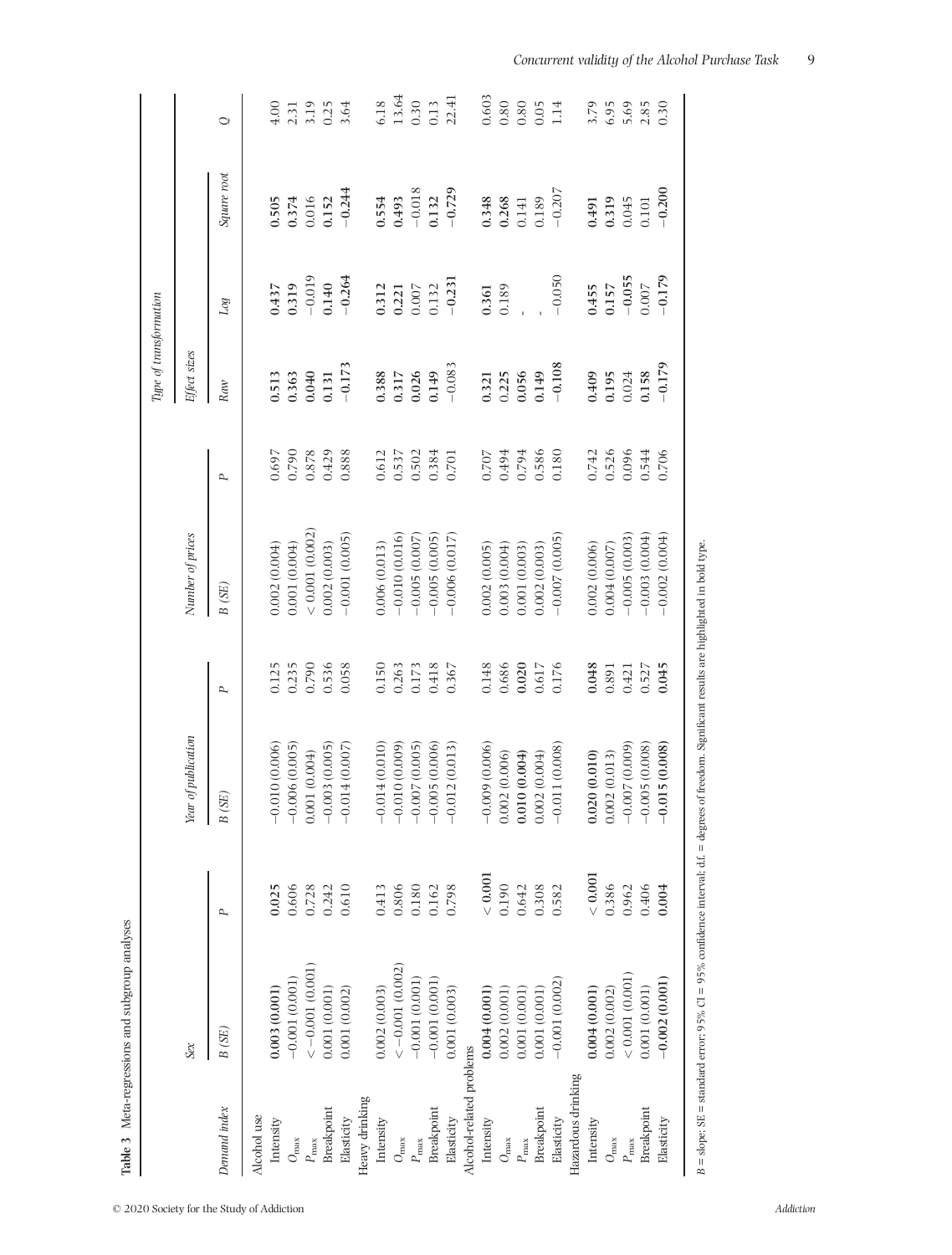|                          | Begg-Mazumdar test |                  | Egger's regression analysis |                  |               | Duval & Tweedie's trim-and-fill procedure |
|--------------------------|--------------------|------------------|-----------------------------|------------------|---------------|-------------------------------------------|
| Demand index             | $\tau$             | $\boldsymbol{P}$ | Intercept (95% IC)          | $\boldsymbol{P}$ | $n_{trimmed}$ | Difference                                |
| Alcohol use              |                    |                  |                             |                  |               |                                           |
| Intensity                | $-0.207$           | 0.05             | $0.151(-1.03, 1.33)$        | 0.796            | $\theta$      | $\theta$                                  |
| $O_{\text{max}}$         | $-0.129$           | 0.253            | $-1.187(-2.12,-0.25)$       | 0.014            | $\theta$      | $\Omega$                                  |
| $P_{\text{max}}$         | $-0.188$           | 0.161            | $-0.658(-1.29, 0.12)$       | 0.101            | $\theta$      | $\theta$                                  |
| Breakpoint               | $-0.184$           | 0.127            | $-0.592(-1.38, 0.20)$       | 0.137            | $\theta$      | $\theta$                                  |
| Elasticity               | 0.111              | 0.349            | $-1.144(-2.38, 0.97)$       | 0.07             | 9             | $-0.053$                                  |
| Heavy drinking           |                    |                  |                             |                  |               |                                           |
| Intensity                | $-0.264$           | 0.189            | $-0.826(-2.89, 1.24)$       | 0.401            | $\theta$      | $\theta$                                  |
| $O_{\text{max}}$         | $-0.167$           | 0.428            | $-1.415(-3.01, 0.18)$       | 0.076            | $\theta$      | $\theta$                                  |
| $P_{\rm max}$            | 0.109              | 0.64             | $-0.231(-1.15, 0.69)$       | 0.583            | $\theta$      | $\Omega$                                  |
| Breakpoint               | $-0.346$           | 0.100            | $-1.09(-1.75,-0.43)$        | 0.004            | $\theta$      | $\theta$                                  |
| Elasticity               | $-0.145$           | 0.533            | $-0.73$ ( $-3.05$ , 1.58)   | 0.492            | $\theta$      | $\theta$                                  |
| Alcohol-related problems |                    |                  |                             |                  |               |                                           |
| Intensity                | 0.048              | 0.756            | $0.601(-1.69, 2.89)$        | 0.590            | $\theta$      | $\theta$                                  |
| $O_{\text{max}}$         | 0.117              | 0.446            | $-0.007(-2.03, 2.02)$       | 0.990            | $\theta$      | $\theta$                                  |
| $P_{\text{max}}$         | 0.0                | 0.999            | $0.229(-1.71, 2.17)$        | 0.802            | $\theta$      | $\overline{0}$                            |
| Breakpoint               | $-0.255$           | 0.14             | $0.143(-1.45, 1.73)$        | 0.851            | $\theta$      | $\theta$                                  |
| Elasticity               | $-0.037$           | 0.837            | $-0.937(-2.24, 4.11)$       | 0.539            | $\theta$      | $\theta$                                  |
| Hazardous drinking       |                    |                  |                             |                  |               |                                           |
| Intensity                | $-0.165$           | 0.284            | $1.294(-0.26, 2.85)$        | 0.098            | 1             | 0.005                                     |
| $O_{\text{max}}$         | $-0.154$           | 0.387            | $-0.598(-2.61, 1.42)$       | 0.537            | $\theta$      | $\theta$                                  |
| $P_{\text{max}}$         | $-0.142$           | 0.444            | $-0.221(-1.39, 0.94)$       | 0.69             | $\theta$      | $\theta$                                  |
| Breakpoint               | $-0.17$            | 0.325            | $-0.353(-1.57, 0.87)$       | 0.549            | $\theta$      | $\theta$                                  |
| Elasticity               | 0.068              | 0.673            | $-1.151(-2.15, -0.15)$      | 0.026            | $\Omega$      | $\overline{0}$                            |

**Table 4** Small study effects assessment

 $\tau$  = Kendall's tau; 95% CI = 95% confidence interval. Significant results are highlighted in bold type.

characteristics regarding explaining alcohol involvement in females, which may be driven by biological factors related to higher sensitivity to alcohol [20]. Even though females may consume less alcohol than males, they are more vulnerable to alcohol effects and have exacerbated medical and interpersonal difficulties [87,88], which may account for higher magnitude effects for intensity on alcohol use, related problems and hazardous drinking. Finally, as alcohol use in men is considered more normative and is generally higher epidemiologically, it may be that demand in females taps intrinsic alcohol-reinforcing values more incisively. In other words, higher demand in females may be more specific to alcohol reinforcing properties itself, and thus be more clinically significant than higher demand in males. On another note, the reduced association between pricing-related indices (i.e. elasticity) and hazardous drinking observed in samples with a greater percentage of females suggests a relatively lower impact of price-based policies on females' demand compared to men. That is, as females reach higher blood alcohol concentrations (BACs) than males (i.e. present more sensitivity to alcohol), even at same alcohol doses, they may assume higher unit costs [89], especially in the context of drinking to cope [90].

The contribution of drinking motives may play a role on accounting for such effects, commensurate with

© 2020 Society for the Study of Addiction *Addiction*

studies reporting its mediating effect on the relationship between alcohol demand, alcohol use and related problems in college and adult samples [45]. Drinking motives, particularly social and drinking to cope, have been linked to female sex in pre-clinical [91] and human research [92], and has been suggested to modulate the effect of alcohol-reinforcing efficacy and alcohol use and problems [45,81,90]. These drinking motives could lead to social/interpersonal, job and financial strains which map onto several of the items contained on the scales used to measure alcohol use consequences.

Year of publication also moderated several of the observed associations. We found a strengthened effect for the intensity–hazardous drinking association in more recent studies. The fact that the Alcohol Use Disorders Identification Test (AUDIT) is being increasingly used to assess this pattern of alcohol use symptoms may partially account for this finding. More precisely, more than 83.3% (10 of 12) of the studies published from 2017 to 2020 used the AUDIT compared to 70% (seven of 10) of studies published from 2006 to 2016. Given that the AUDIT includes frequency and quantity items and because they are highly correlated to intensity, this finding might be arguably attributed to this methodological element, rather than changes in sample characteristics or other variables. This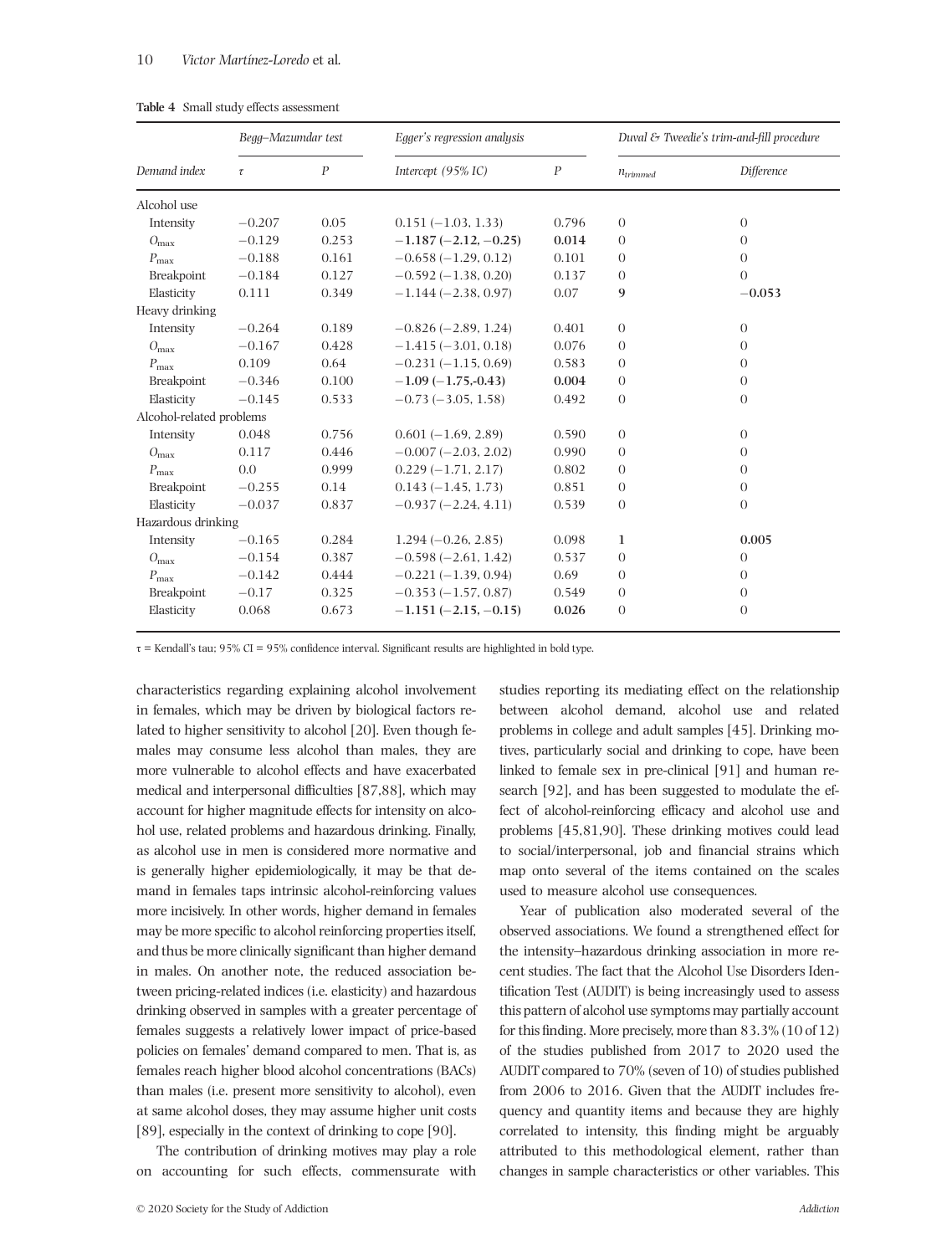and hazardous drinking. Despite that more recent studies used more balanced samples in terms of sex, and a lower percentage of females is associated with an increasing association between elasticity and hazardous drinking, the growing use of the AUDIT for assessing hazardous drinking may lead to a lower relevant role of elasticity on deleterious alcohol use patterns compared to other measures (e.g. DSM criteria). However, this remains speculative, as this hypothesis could not be tested directly.

The use of different mathematical transformations of APT's indices has yielded significant variation in the studied associations. In more recent studies there was an increasing use of logarithmic over square-root transformations, which consistently produced lower effects in moderation analyses, and may also help to explain the reduced correlations between elasticity and hazardous drinking across years. What is somewhat concerning is that virtually no study provided a detailed justification for using one or other transformation or reported changes in measures of dispersion. Importantly, transforming data in most circumstances does not reduce variability [93] and non-transformed indices in some ways may be more desirable on a theoretical and practical level, but obviously have trade-offs in terms of meeting typical statistical assumptions. Reporting both transformed and non-transformed data in the Supporting information might help to generalize findings beyond individual studies. Back-transformation is a commonly accepted practice [94,95], although it is only recommended for means and confidence intervals.

Some limitations inherent to the reviewed studies should be considered. The percentage of females was calculated based on socio-demographic characteristics and not on participants with valid APT data. Nonetheless, excluded participants are usually minimal, and consequently using this percentage may cause minimal deviation. This meta-analysis did not address the potential influence of psychiatric comorbidities in the reported effect sizes, as most studies were based on the general population; nor did it address other APT structural characteristics, such as the vignette instructions, which warrants further consideration. Also, the small number of works reporting each alcohol-related indicator reduces power in moderation analyses, and no risk of bias assessment was performed. The cross-sectional nature of this study reflects the state of the literature, but limits the extent to which the role of demand in the etiology or progression of alcohol misuse can be addressed. Finally, as conclusions are drawn based on aggregated samples, this meta-analysis cannot rule out potential ecological bias (i.e. systematic differences between individual- and group-level effects). The study also has several strengths that are worthy of mention. Besides

using a pre-registered, peer-reviewed and published protocol and following a comprehensive search strategy, the present meta-analysis examined the effect sizes of APT indices regarding multiple alcohol-related variables and covered different patterns of alcohol use involvement. Also, it included several potentially relevant moderators of such effects and assessed small study effects using multiple metrics.

In summary, the present results provide a comprehensive up-to-date review of the concurrent validity of alcohol demand as measured by the APT in relation to alcohol misuse. Intensity and *O*max are the most relevant to account for alcohol use involvement, and exhibit the highest promise to ultimately be used as diagnostic or prognostic tools. There has been a recent increasing interest to use demand levels as clinical tools that would trigger the use of different treatment intensities or modalities. In this sense, APT measures would be of help to identify subgroups of individuals for whom specific interventions are particularly effective. The fact that the association between APT and alcohol involvement was moderated by sex suggests different maintaining or etiological variables for alcohol use. For example, as problems in emotional regulation are more relevant in females, and given that intense negative affect is believed to enhance the reinforcing efficacy of alcohol [52], the former may be an important gender-related risk factor leading to more problematic use and poor treatment response. Finally, it is worth noting that although the current systematic review and meta-analysis is supportive of the concurrent validity of alcohol demand as measured by the APT, it cannot speak to the etiological or maintaining role of alcohol demand. This meta-analysis suggests robust correlations (particularly for intensity and *O*max) but cannot speak to causation. Longitudinal studies on demand remain scarce, making them a high priority for the future.

### **Declaration of interests**

J.M. is a principal in a private company, BEAM Diagnostics, Inc., but no commercial products fall within the scope of the review. No other authors have any declarations to disclose.

# **Acknowledgements**

This research was supported by two grants from the National Agency of Research of the Spanish Ministry of Science, Innovation and Universities and the European Regional Development Fund MINECO/FEDER (BES-2015- 073327 and BES-2016-076663), by grants from the Canadian Institutes of Health Research and National Institutes of Health (AA025911 and AA024930) and by the Peter Boris Chair in Addictions Research (JM).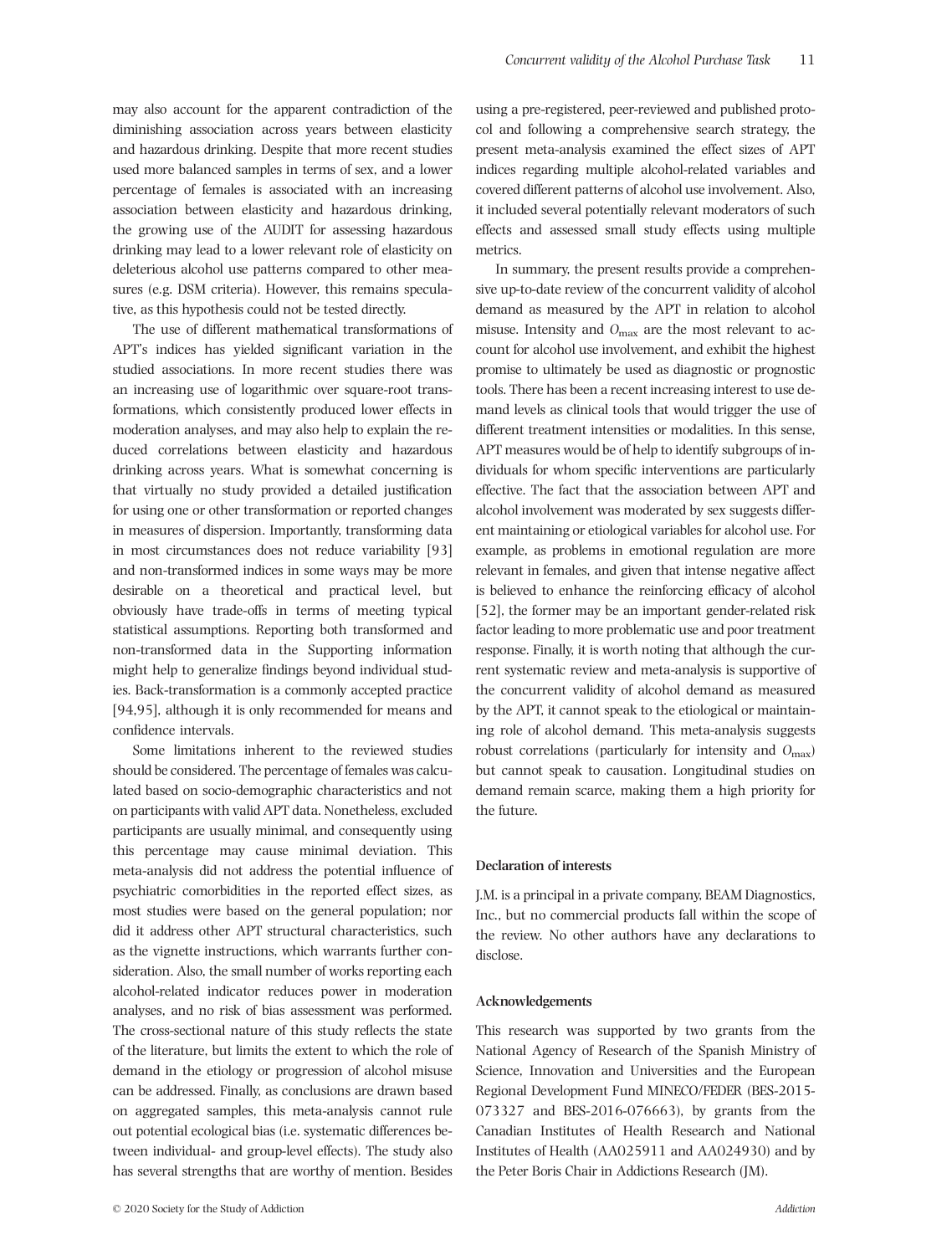# **Author contributions**

**Victor Martinez-Loredo:** Conceptualization; data curation; formal analysis; investigation; methodology; software; writing-original draft. **Alba González-Roz:** Conceptualization; data curation; formal analysis; investigation; methodology; software; supervision; writing-original draft; writing-review & editing. **Roberto Secades-Villa:** Writing-original draft; writing-review & editing. **José Fernández-Hermida:** Writing-original draft; writing-review & editing. **James MacKillop:** Funding acquisition; methodology; supervision.

# **References**

- 1. World Health Organization (WHO). Global Status Report on Alcohol and Health. Luxembourg: WHO; 2014. Available at: [https://www.who.int/substance\\_abuse/publications/](https://www.who.int/substance_abuse/publications/alcohol_2014/en/) [alcohol\\_2014/en/](https://www.who.int/substance_abuse/publications/alcohol_2014/en/) (accessed 20 October 2020).
- 2. Sacks J. J., Gonzales K. R., Bouchery E. E., Tomedi L. E., Brewer R. D. 2010 national and state costs of excessive alcohol consumption. *Am J Prev Med* 2015; **49**: e73–e79. Available at:<http://www.ncbi.nlm.nih.gov/pubmed/26477807> (accessed 20 October 2020).
- 3. Barrio P., Reynolds J., Garcia-Altes A., Gual A., Anderson P. Social costs of illegal drugs, alcohol and tobacco in the European Union: a systematic review. *Drug Alcohol Rev* 2017; **36**: 578–88. Available at: [http://www.ncbi.nlm.nih.](http://www.ncbi.nlm.nih.gov/pubmed/28334460) [gov/pubmed/28334460](http://www.ncbi.nlm.nih.gov/pubmed/28334460) (accessed 20 October 2020).
- 4. MacKillop J. The behavioral economics and neuroeconomics of alcohol use disorders. *Alcohol Clin Exp Res* 2016; **40**: 672–85. Available at: [http://www.ncbi.nlm.nih.gov/](http://www.ncbi.nlm.nih.gov/pubmed/26993151) [pubmed/26993151](http://www.ncbi.nlm.nih.gov/pubmed/26993151) (accessed 20 October 2020).
- 5. Acuff S. F., Dennhardt A. A., Correia C. J., Murphy J. G. Measurement of substance-free reinforcement in addiction: a systematic review. *Clin Psychol Rev* 2019; **70**: 79–90. Available at:<http://www.ncbi.nlm.nih.gov/pubmed/30991244> (accessed 20 October 2020).
- 6. Petry N. M., Bickel W. K. Polydrug abuse in heroin addicts: a behavioral economic analysis. *Addiction* 1998; **93**: 321–35. Available at:<https://pubmed.ncbi.nlm.nih.gov/10328041/> (accessed 20 October 2020).
- 7. Bickel W. K., Marsch L. A., Carroll M. E. Deconstructing relative reinforcing efficacy and situating the measures of pharmacological reinforcement with behavioral economics: a theoretical proposal. *Psychopharmacology* 2000; **153**: 44–56. Available at: [http://www.ncbi.nlm.nih.gov/pubmed/](http://www.ncbi.nlm.nih.gov/pubmed/11255928) [11255928](http://www.ncbi.nlm.nih.gov/pubmed/11255928) (accessed 20 October 2020).
- 8. Murphy J. G., MacKillop J. Relative reinforcing efficacy of alcohol among college student drinkers. *Exp Clin Psychopharmacol* 2006; **14**: 219–27. Available at: [http://www.ncbi.nlm.nih.](http://www.ncbi.nlm.nih.gov/pubmed/16756426) [gov/pubmed/16756426](http://www.ncbi.nlm.nih.gov/pubmed/16756426) (accessed 20 October 2020).
- 9. Kaplan B. A., Foster R. N. S., Reed D. D., Amlung M., Murphy J. G., MacKillop J. Understanding alcohol motivation using the alcohol purchase task: a methodological systematic review. *Drug Alcohol Depend* 2018; **191**: 117–40. Available at: <http://www.ncbi.nlm.nih.gov/pubmed/30099174> (accessed 20 October 2020).
- 10. Amlung M., MacKillop J. Further evidence of close correspondence for alcohol demand decision making for hypothetical and incentivized rewards. *Behav Processes* 2015; **113**:

187–91. Available at: [https://www.ncbi.nlm.nih.gov/](https://www.ncbi.nlm.nih.gov/pubmed/25712039) [pubmed/25712039](https://www.ncbi.nlm.nih.gov/pubmed/25712039) (accessed 20 October 2020).

- 11. Amlung M., Acker J., Stojek M., Murphy J. G. MacKillop J. is talk 'cheap'? An initial investigation of the equivalence of alcohol purchase task performance for hypothetical and actual rewards. *Alcohol Clin Exp Res* 2012; **36**: 716–24. Available at:<https://www.ncbi.nlm.nih.gov/pubmed/22017303> (accessed 20 October 2020).
- 12. Amlung M., MacKillop J., Monti P. M., Miranda R. Jr. Elevated behavioral economic demand for alcohol in a community sample of heavy drinking smokers. *J Stud Alcohol Drugs* 2017; **78**: 623–8. Available at: [https://www.ncbi.nlm.nih.](https://www.ncbi.nlm.nih.gov/pubmed/28728645) [gov/pubmed/28728645](https://www.ncbi.nlm.nih.gov/pubmed/28728645) (accessed 20 October 2020).
- 13. Rose A. K., Brown K., MacKillop J., Field M., Hogarth L. Alcohol devaluation has dissociable effects on distinct components of alcohol behaviour. *Psychopharmacology* 2018; **235**: 1233–44. Available at: [http://www.ncbi.nlm.](http://www.ncbi.nlm.nih.gov/pubmed/29480437) [nih.gov/pubmed/29480437](http://www.ncbi.nlm.nih.gov/pubmed/29480437) (accessed 20 October 2020).
- 14. Roma P. G., Hursh S. R., Hudja S. Hypothetical purchase task questionnaires for behavioral economic assessments of value and motivation. *Manag Decis Econ* 2016; **37**: 306–23.
- 15. Strickland J. C., Campbell E. M., Lile J. A., Stoops W. W. Utilizing the commodity purchase task to evaluate behavioral economic demand for illicit substances: a review and metaanalysis. *Addiction* 2019; **115**: 393–406. Available at: <http://www.ncbi.nlm.nih.gov/pubmed/31454109> (accessed 20 October 2020).
- 16. Salzer A. R., Gelino B. W., Reed D. D. Left-digit pricing effects in a high-resolution examination of hypothetical operant demand for alcohol. *Behav Processes* 2019; **165**: 51–7. Available at:<http://www.ncbi.nlm.nih.gov/pubmed/31121215> (accessed 20 October 2020).
- 17. Strickland J. C., Alcorn J. L., Stoops W. W. Using behavioral economic variables to predict future alcohol use in a crowdsourced sample. *J Psychopharmacol* 2019; **33**: 779–90. Available at: [http://www.ncbi.nlm.nih.gov/](http://www.ncbi.nlm.nih.gov/pubmed/30789298) [pubmed/30789298](http://www.ncbi.nlm.nih.gov/pubmed/30789298) (accessed 20 October 2020).
- 18. Kiselica A. M., Webber T. A., Bornovalova M. A. Validity of the alcohol purchase task: a meta-analysis. *Addiction* 2016; **111**: 806–16. Available at: [http://www.ncbi.nlm.nih.gov/](http://www.ncbi.nlm.nih.gov/pubmed/26616514) [pubmed/26616514](http://www.ncbi.nlm.nih.gov/pubmed/26616514) (accessed 20 October 2020).
- 19. Zvorsky I., Nighbor T. D., Kurti A. N., DeSarno M., Naudé G., Reed D. D.,*et al*. Sensitivity of hypothetical purchase task indices when studying substance use: a systematic literature review. *Prev Med* 2019; **128**: 105789. Available at: [https://](https://pubmed.ncbi.nlm.nih.gov/31400376/) [pubmed.ncbi.nlm.nih.gov/31400376/](https://pubmed.ncbi.nlm.nih.gov/31400376/) (accessed 20 October 2020).
- 20. Erol A., Karpyak V. M. Sex and gender-related differences in alcohol use and its consequences: contemporary knowledge and future research considerations. *Drug Alcohol Depend* 2015; **156**: 1–13. Available at: [http://www.ncbi.nlm.nih.](http://www.ncbi.nlm.nih.gov/pubmed/26371405) [gov/pubmed/26371405](http://www.ncbi.nlm.nih.gov/pubmed/26371405) (accessed 20 October 2020).
- 21. Salvatore J. E., Cho S. B., Genes D. D. M. Environments, and sex differences in alcohol research. *J Stud Alcohol Drugs* 2017; **78**: 494–501. Available at: [http://www.ncbi.nlm.nih.](http://www.ncbi.nlm.nih.gov/pubmed/28728631) [gov/pubmed/28728631](http://www.ncbi.nlm.nih.gov/pubmed/28728631) (accessed 20 October 2020).
- 22. González-Roz A., Martinez-Loredo V., Secades-Villa R., Amlung M., McKillop J. Concurrent validity of the alcohol purchase task in relation to alcohol involvement: protocol for a systematic review and meta-analysis. *BMJ Open* 2020; **10**: e035400. Available at: [https://pubmed.ncbi.nlm.nih.](https://pubmed.ncbi.nlm.nih.gov/32595153) [gov/32595153](https://pubmed.ncbi.nlm.nih.gov/32595153) (accessed 20 October 2020).
- 23. Moher D., Liberati A., Tetzlaff J., Altman D. G., The PRISMA Group Preferred reporting items for systematic reviews and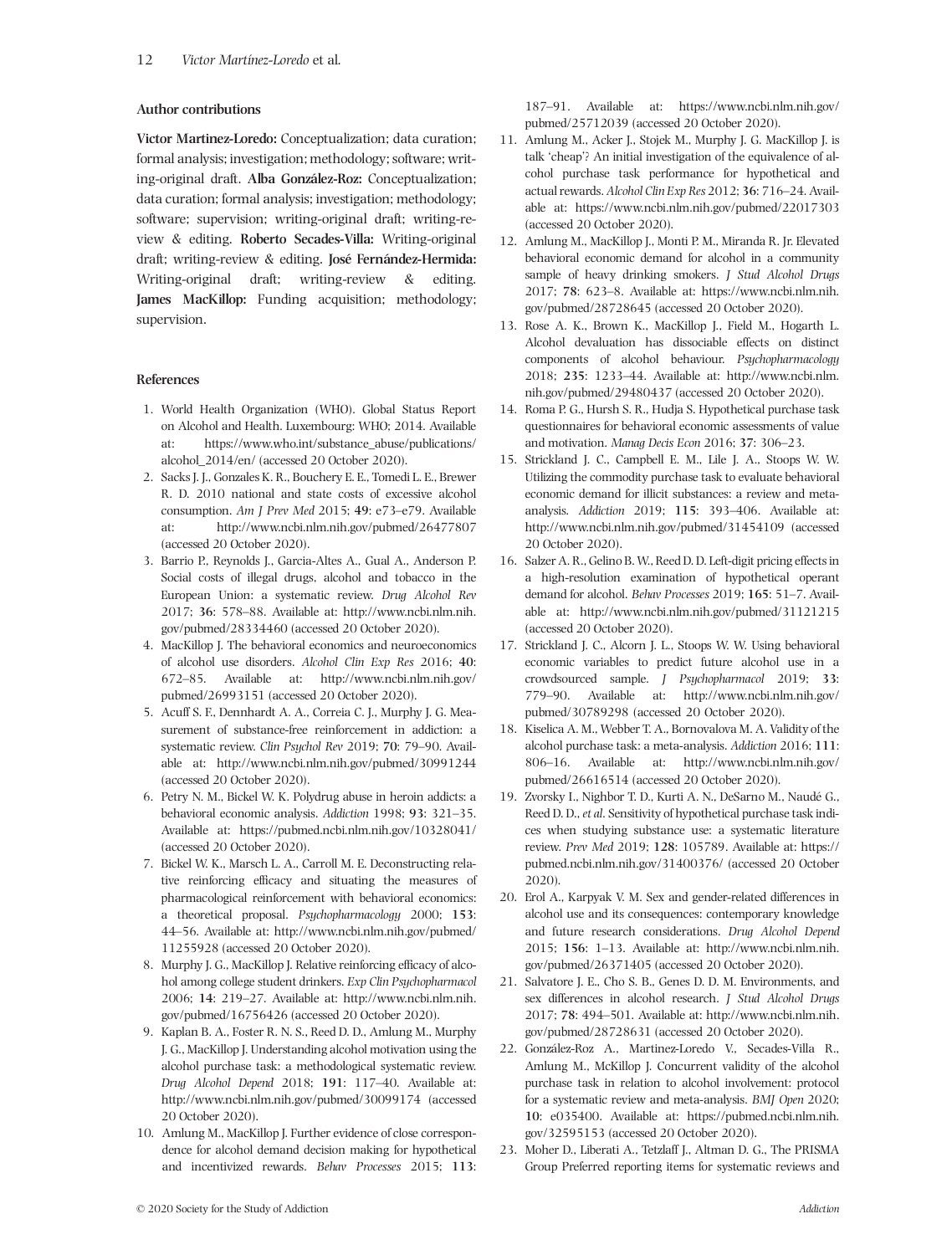meta-analyses: the PRISMA statement. *PLOS Med* 2009; **6**: e1000097. Available at: [https://pubmed.ncbi.nlm.nih.gov/](https://pubmed.ncbi.nlm.nih.gov/19621072/) [19621072/](https://pubmed.ncbi.nlm.nih.gov/19621072/) (accessed 20 October 2020).

- 24. Amlung M., MacKillop J. Understanding the effects of stress and alcohol cues on motivation for alcohol via behavioral economics. *Alcohol Clin Exp Res* 2014; **38**: 1780–9. Available at: <http://www.ncbi.nlm.nih.gov/pubmed/24890323> (accessed 20 October 2020).
- 25. Owens M. M., Ray L. A., MacKillop J. Behavioral economic analysis of stress effects on acute motivation for alcohol. *J Exp Anal Behav* 2015; **103**: 77–86. Available at: [http://](http://www.ncbi.nlm.nih.gov/pubmed/25413719) [www.ncbi.nlm.nih.gov/pubmed/25413719](http://www.ncbi.nlm.nih.gov/pubmed/25413719) (accessed 20 October 2020).
- 26. Hursh S. R., Silberberg A. Economic demand and essential value. *Psychol Rev* 2008; **115**: 186–98. Available at: [http://](http://www.ncbi.nlm.nih.gov/pubmed/18211190) [www.ncbi.nlm.nih.gov/pubmed/18211190](http://www.ncbi.nlm.nih.gov/pubmed/18211190) (accessed 20 October 2020).
- 27. Koffarnus M. N., Franck C. T., Stein J. S., Bickel W. K. A modified exponential behavioral economic demand model to better describe consumption data. *Exp Clin Psychopharmacol* 2015; **23**: 504–12. Available at: [http://www.ncbi.nlm.nih.](http://www.ncbi.nlm.nih.gov/pubmed/26280591) [gov/pubmed/26280591](http://www.ncbi.nlm.nih.gov/pubmed/26280591) (accessed 20 October 2020).
- 28. Pearson K. Mathematical contributions to the theory of evolution. XVI. On further methods of determining correlation. In: Pearson K., Nettleship E., editors. *Drapers' Company Research Memoirs*. Cambridge, UK: Cambridge University Press; 1907, p. 39
- 29. Higgins J. P., Thompson S. G., Deeks J. J., Altman D. G. Measuring inconsistency in meta-analyses.*BMJ* 2003; **327**: 557–60. Available at: [http://www.ncbi.nlm.nih.gov/pubmed/](http://www.ncbi.nlm.nih.gov/pubmed/12958120) [12958120](http://www.ncbi.nlm.nih.gov/pubmed/12958120) (accessed 20 October 2020).
- 30. IntHout J., Ioannidis J. P., Rovers M. M., Goeman J. J. Plea for routinely presenting prediction intervals in meta-analysis. *BMJ Open* 2016; **6**: e010247. Available at: [http://www.](http://www.ncbi.nlm.nih.gov/pubmed/27406637) [ncbi.nlm.nih.gov/pubmed/27406637](http://www.ncbi.nlm.nih.gov/pubmed/27406637) (accessed 20 October 2020).
- 31. Greenhouse J. B., Iyengar S. Sensitivity analysis and diagnostics. In: Cooper H., Hedges L. V., Valentine J. C., editors. *The Handbook of Research Synthesis and Meta-Analysis*. New York, NY: Russel Sage Foundation; 1994, pp. 393–7.
- 32. Tabachnick B. G., Fidell L. S. *Using Multivariate Statistics,* 5th edn. New York, NY: Allyn and Bacon; 2007.
- 33. Schwarzer G., Carpenter J. R., Rücker R. Small-study effects in meta-analysis. In: *Schwarzer G., Carpenter J. R., Rücker R., editors. Meta-analysis with R (use R!)*. Cham, Switzerland: Springer International Publishing; 2015.
- 34. Schwarzer G., Carpenter J. R., Rücker R. Empirical evaluation suggests Copas selection model preferable to trim-and-fill method for selection bias in meta-analysis. *J Clin Epidemiol* 2010; **63**: 282–8. Available at: [https://pubmed.ncbi.nlm.](https://pubmed.ncbi.nlm.nih.gov/19836925) [nih.gov/19836925](https://pubmed.ncbi.nlm.nih.gov/19836925) (accessed 20 October 2020).
- 35. Peters J. L., Sutton A. J., Jones D. R., Abrams K. R., Rushton L. Performance of the trim and fill method in the presence of publication bias and between-study heterogeneity. *Stat Med* 2007; **26**: 4544–62. Available at: [https://pubmed.ncbi.nlm.](https://pubmed.ncbi.nlm.nih.gov/17476644) [nih.gov/17476644](https://pubmed.ncbi.nlm.nih.gov/17476644) (accessed 20 October 2020).
- 36. Shi J., Lin L. The trim-and-fill method for publication bias: practical guidelines and recommendations based on a large database of meta-analyses. *Medicine* 2019; **98**: e15987. Available at:<https://pubmed.ncbi.nlm.nih.gov/31169736> (accessed 20 October 2020).
- 37. Acker J., Amlung M., Stojek M., Murphy J. G., MacKillop J. Individual variation in behavioral economic indices of the relative value of alcohol: incremental validity in relation to

impulsivity, craving, and intellectual functioning. *J Exp Psychopathol* 2012; **3**: 423–36.

- 38. Acuff S. F., Soltis K. E., Murphy J. G. Using demand curves to quantify the reinforcing value of social and solitary drinking. *Alcohol Clin Exp Res* 2020; **44**: 1497–507. Available at: <https://pubmed.ncbi.nlm.nih.gov/32472649> (accessed 20 October 2020).
- 39. Acuff S. F., MacKillop J., Murphy J. G. Integrating behavioral economic and social network influences in understanding alcohol misuse in a diverse sample of emerging adults. *Alcohol Clin Exp Res* 2020; **44**: 1444–155. Available at: [https://](https://pubmed.ncbi.nlm.nih.gov/32472649) [pubmed.ncbi.nlm.nih.gov/32472649](https://pubmed.ncbi.nlm.nih.gov/32472649) (accessed 20 October 2020).
- 40. Amlung M., Few L. R., Howland J., Rohsenow D. J., Metrik J., MacKillop J. Impulsivity and alcohol demand in relation to combined alcohol and caffeine use. *Exp Clin Psychopharmacol* 2013; **21**: 467–74. Available at: [https://](https://pubmed.ncbi.nlm.nih.gov/24364537) [pubmed.ncbi.nlm.nih.gov/24364537](https://pubmed.ncbi.nlm.nih.gov/24364537) (accessed 20 October 2020).
- 41. Amlung M., McCarty K. N., Morris D. H., Tsai C. L., McCarthy D. M. Increased behavioral economic demand and craving for alcohol following a laboratory alcohol challenge. *Addiction* 2015; **110**: 1421–8. Available at: [http://](http://www.ncbi.nlm.nih.gov/pubmed/25732875) [www.ncbi.nlm.nih.gov/pubmed/25732875](http://www.ncbi.nlm.nih.gov/pubmed/25732875) (accessed 20 October 2020).
- 42. Bertholet N., Murphy J. G., Daeppen J. B., Gmel G., Gaume J. The alcohol purchase task in young men from the general population. *Drug Alcohol Depend* 2015; **146**: 39–44. Available at:<https://pubmed.ncbi.nlm.nih.gov/25468819> (accessed 20 October 2020).
- 43. Cassidy R. N., Bernstein M. H., Magill M., MacKillop J., Murphy J. G., Colby S. M. Alcohol demand moderates brief motivational intervention outcomes in underage young adult drinkers. *Addict Behav* 2019; **98**: 106044. Available at: <https://pubmed.ncbi.nlm.nih.gov/31330464> (accessed 20 October 2020).
- 44. Dennhardt A. A., Yurasek A. M., Murphy J. G. Change in delay discounting and substance reward value following a brief alcohol and drug use intervention. *J Exp Anal Behav* 2015; **103**: 125–40. Available at: [https://](https://pubmed.ncbi.nlm.nih.gov/25533393) [pubmed.ncbi.nlm.nih.gov/25533393](https://pubmed.ncbi.nlm.nih.gov/25533393) (accessed 20 October 2020).
- 45. Dennhardt A. A., Murphy J. G., McDevitt-Murphy M. E., Williams J. L. Drinking motives mediate the relationship between alcohol reward value and alcohol problems in military veterans. *Psychol Addict Behav* 2016; **30**: 819–26. Available at:<https://pubmed.ncbi.nlm.nih.gov/28068111> (accessed 20 October 2020).
- 46. Gray J. C., MacKillop J. Interrelationships among individual differences in alcohol demand, impulsivity, and alcohol misuse. *Psychol Addict Behav* 2014; **28**: 282–7. Available at: <https://pubmed.ncbi.nlm.nih.gov/23915370> (accessed 20 October 2020).
- 47. Herschl L. C., McChargue D. E., MacKillop J., Stoltenberg S. F., Highland K. B. Implicit and explicit alcohol-related motivations among college binge drinkers. *Psychopharmacology* 2012; **221**: 685–92. Available at: <https://pubmed.ncbi.nlm.nih.gov/22281603> (accessed 20 October 2020).
- 48. Hochster A., Block-Lerner J., Marks D. R., Erblich J. Mindfulness buffers the effects of cue-induced craving on alcohol demand in college drinkers. *Addict Behav* 2018; **84**: 53–6. Available at:<https://pubmed.ncbi.nlm.nih.gov/29626792> (accessed 20 October 2020).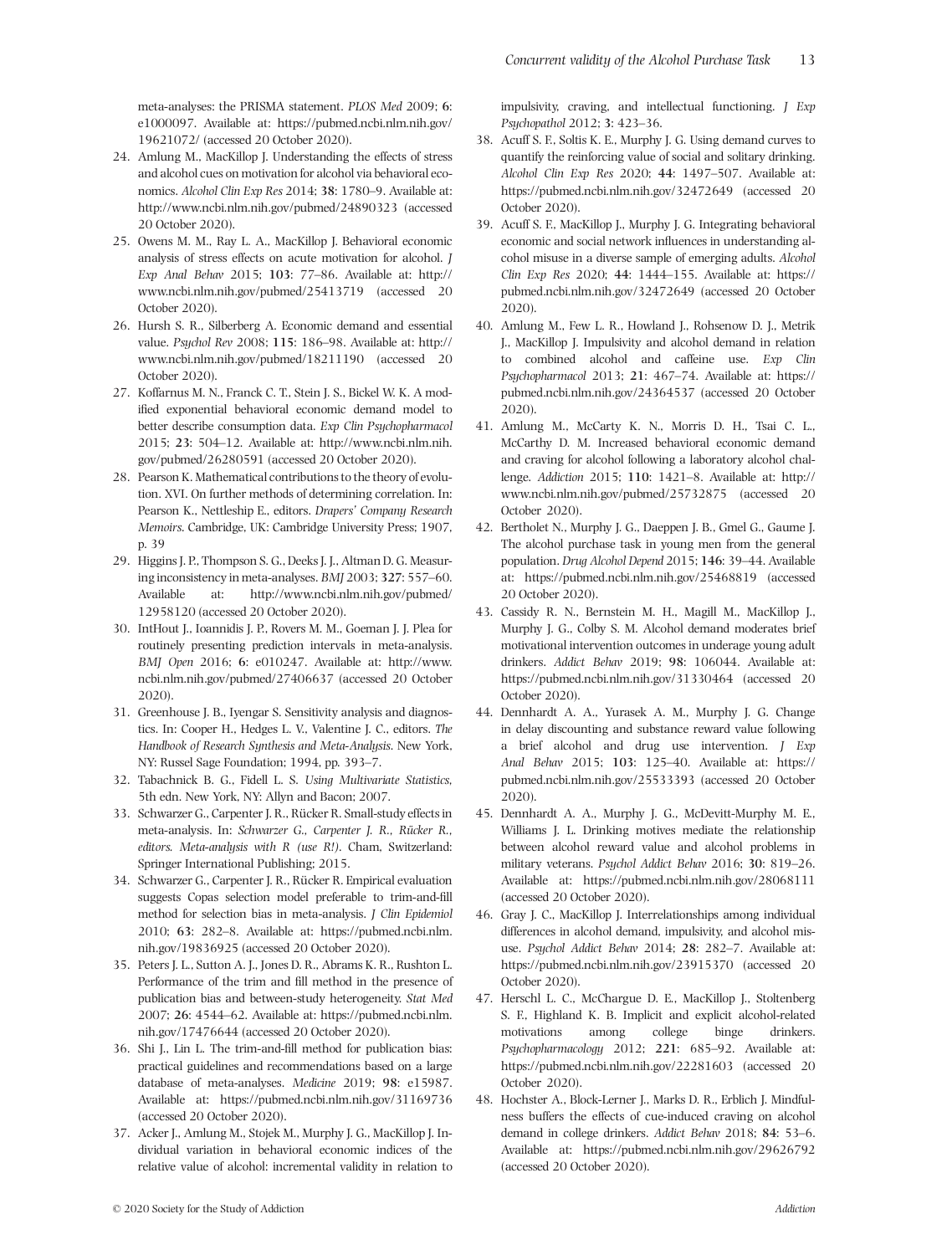- 49. Joyner K. J., Meshesha L. Z., Dennhardt A. A., Borsari B., Martens M. P., Murphy J. G. High opportunity cost demand as an indicator of weekday drinking and distinctly severe alcohol problems: a behavioral economic analysis. *Alcohol Clin Exp Res* 2019; **43**: 2607–19. Available at: [https://www.ncbi.](https://www.ncbi.nlm.nih.gov/pubmed/31661166) [nlm.nih.gov/pubmed/31661166](https://www.ncbi.nlm.nih.gov/pubmed/31661166) (accessed 20 October 2020).
- 50. Kaplan B. A., Reed D. D., Murphy J. G., Henley A. J., Reed F. D. D., Roma P. G., *et al*. Time constraints in the alcohol purchase task. *Exp Clin Psychopharmacol* 2017; **25**: 186–97. Available at:<https://pubmed.ncbi.nlm.nih.gov/28240924> (accessed 20 October 2020).
- 51. Kaplan B. A., Reed D. D. Happy hour drink specials in the alcohol purchase task. *Exp Clin Psychopharmacol* 2018; **26**: 156–67. Available at: [https://www.ncbi.nlm.nih.gov/](https://www.ncbi.nlm.nih.gov/pubmed/29355351) [pubmed/29355351](https://www.ncbi.nlm.nih.gov/pubmed/29355351) (accessed 20 October 2020).
- 52. Kiselica A. M., Borders A. The reinforcing efficacy of alcohol mediates associations between impulsivity and negative drinking outcomes. *J Stud Alcohol Drugs* 2013; **74**: 490–9. Available at:<https://pubmed.ncbi.nlm.nih.gov/23490580> (accessed 20 October 2020).
- 53. Lemley S. M., Kaplan B. A., Reed D. D., Darden A. C., Jarmolowicz D. P. Reinforcer pathologies: predicting alcohol related problems in college drinking men and women. *Drug Alcohol Depend* 2016; **167**: 57–66. Available at: [https://](https://www.ncbi.nlm.nih.gov/pubmed/27515726) [www.ncbi.nlm.nih.gov/pubmed/27515726](https://www.ncbi.nlm.nih.gov/pubmed/27515726) (accessed 20 October 2020).
- 54. Lemley S. M., Fleming W. A. III, Jarmolowicz D. P. Behavioral economic predictors of alcohol and sexual risk behavior in college drinkers. *Psychol Rec* 2017; **67**: 197–211. Available at: <https://psycnet.apa.org/record/2017-20315-001> (accessed 20 October 2020).
- 55. Luciano M. T., Acuff S. F., McDevitt-Murphy M. E., Murphy J. G. Behavioral economics and coping-related drinking motives in trauma exposed drinkers: implications for the self-medication hypothesis. *Exp Clin Psychopharmacol* 2019; **28**: 265. Available at: [https://pubmed.ncbi.nlm.nih.gov/](https://pubmed.ncbi.nlm.nih.gov/31380693) [31380693](https://pubmed.ncbi.nlm.nih.gov/31380693) (accessed 20 October 2020).
- 56. Luehring-Jones P., Dennis-Tiwary T. A., Murphy J. G., Dennhardt A., Lindgren K. P., Yarmush D. E., *et al*. Favorable associations with alcohol and impaired self-regulation: a behavioral economic analysis. *Drug Alcohol Depend* 2016; **163**: 172–8. Available at: [https://pubmed.ncbi.nlm.nih.gov/](https://pubmed.ncbi.nlm.nih.gov/27157107) [27157107](https://pubmed.ncbi.nlm.nih.gov/27157107) (accessed 20 October 2020).
- 57. MacKillop J. Murphy JG. A behavioral economic measure of demand for alcohol predicts brief intervention outcomes. *Drug Alcohol Depend* 2007; **89**: 227–33. Available at: [https://](https://pubmed.ncbi.nlm.nih.gov/17289297) [pubmed.ncbi.nlm.nih.gov/17289297](https://pubmed.ncbi.nlm.nih.gov/17289297) (accessed 20 October 2020).
- 58. MacKillop J., Miranda R. Jr., Monti P. M., Ray L. A., Murphy J. G., Rohsenow D. J., *et al*. Alcohol demand, delayed reward discounting, and craving in relation to drinking and alcohol use disorders. *J Abnorm Psychol* 2010; **119**: 106–14. Available at:<http://www.ncbi.nlm.nih.gov/pubmed/20141247> (accessed 20 October 2020).
- 59. Martinetti M. P., Caughron R. L., Berman H. L., Andre J., Sokolowski M. B. C., Wiley S., *et al*. The behavioral economics of alcohol demand in French and American University students. *Alcohol Clin Exp Res* 2019; **43**: 531–44. Available at: <https://pubmed.ncbi.nlm.nih.gov/30730582> (accessed 20 October 2020).
- 60. Merrill J. E., Aston E. R. Alcohol demand assessed daily: validity, variability, and the influence of drinking-related consequences. *Drug Alcohol Depend* 2020; **208**: 107838.

Available at: [https://www.ncbi.nlm.nih.gov/pubmed/](https://www.ncbi.nlm.nih.gov/pubmed/31954948) [31954948](https://www.ncbi.nlm.nih.gov/pubmed/31954948) (accessed 20 October 2020).

- 61. Meshesha L. Z., Soltis K. E., Wise E. A., Rohsenow D. J., Witkiewitz K., Murphy J. G. Pilot trial investigating a brief behavioral economic intervention as an adjunctive treatment for alcohol use disorder. *J Subst Abuse Treat* 2020; **113**: 108002. Available at: [https://www.sciencedirect.com/sci](https://www.sciencedirect.com/science/article/abs/pii/S0740547219303617)[ence/article/abs/pii/S0740547219303617](https://www.sciencedirect.com/science/article/abs/pii/S0740547219303617) (accessed 20 October 2020).
- 62. Minhas M., Oshri A., Amlung M., Dennhardt A., Ferro M., Halladay J., *et al*. Latent profile analysis of heavy episodic drinking in emerging adults: a reinforcer pathology approach. *Alcohol Clin Exp Res* 2020, **44**: 2130–40. Available at: [https://](https://pubmed.ncbi.nlm.nih.gov/32965723/) [pubmed.ncbi.nlm.nih.gov/32965723/](https://pubmed.ncbi.nlm.nih.gov/32965723/) (accessed 20 October 2020).
- 63. Morrell M. N., Reed D. D., Martinetti M. P. The behavioral economics of the bottomless cup: the effects of alcohol cup price on consumption in college students. *Exp Clin Psychopharmacol* 2020. Available at: [https://www.ncbi.nlm.nih.gov/pubmed/](https://www.ncbi.nlm.nih.gov/pubmed/32191070) [32191070](https://www.ncbi.nlm.nih.gov/pubmed/32191070) (accessed 20 October 2020).
- 64. Morris V., Amlung M., Kaplan B. A., Reed D. D., Petker T., MacKillop J. Using crowdsourcing to examine behavioral economic measures of alcohol value and proportionate alcohol reinforcement. *Exp Clin Psychopharmacol* 2017; **25**: 314–21. Available at: [http://www.ncbi.nlm.nih.gov/](http://www.ncbi.nlm.nih.gov/pubmed/28627926) [pubmed/28627926](http://www.ncbi.nlm.nih.gov/pubmed/28627926) (accessed 20 October 2020).
- 65. Morris V., Patel H., Vedelago L., Reed D. D., Metrik J., Aston E., *et al*. Elevated behavioral economic demand for alcohol in co-users of alcohol and cannabis. *J Stud Alcohol Drugs* 2018; **79**: 929–34. Available at: [https://pubmed.ncbi.nlm.nih.gov/](https://pubmed.ncbi.nlm.nih.gov/30573024) [30573024](https://pubmed.ncbi.nlm.nih.gov/30573024) (accessed 20 October 2020).
- 66. Murphy J. G., MacKillop J., Skidmore J. R., Pederson A. A. Reliability and validity of a demand curve measure of alcohol reinforcement. *Exp Clin Psychopharmacol* 2009; **17**: 396–404. Available at: [https://pubmed.ncbi.nlm.nih.gov/](https://pubmed.ncbi.nlm.nih.gov/19968404) [19968404](https://pubmed.ncbi.nlm.nih.gov/19968404) (accessed 20 October 2020).
- 67. Murphy J. G., Yurasek A. M., Dennhardt A. A., Skidmore J. R., McDevitt-Murphy M. E., MacKillop J., *et al*. Symptoms of depression and PTSD are associated with elevated alcohol demand. *Drug Alcohol Depend* 2013; **127**: 129–36. Available at: <https://pubmed.ncbi.nlm.nih.gov/22809894> (accessed 20 October 2020).
- 68. Naude G. P., Reed D. D., Thornton T., Amlung M. Dual use of alcohol and cannabis among college students: a reinforcer pathologies approach. *Exp Clin Psychopharmacol* 2020. Available at: [https://www.ncbi.nlm.nih.gov/pubmed/](https://www.ncbi.nlm.nih.gov/pubmed/32281812) [32281812](https://www.ncbi.nlm.nih.gov/pubmed/32281812) (accessed 20 October 2020).
- 69. Noyes E. T., Schlauch R. C. Examination of approach and avoidance inclinations on the reinforcing value of alcohol. *Addict Behav* 2018; **79**: 61–7. Available at: [https://](https://pubmed.ncbi.nlm.nih.gov/29248864) [pubmed.ncbi.nlm.nih.gov/29248864](https://pubmed.ncbi.nlm.nih.gov/29248864) (accessed 20 October 2020).
- 70. Patel H., Reed D. D., MacKillop J., Amlung M. Clarifying the relation between alcohol demand and alcohol-related relative reinforcement and driving after drinking in a Canadian community sample. *Can J Addict* 2019; **10**: 16–23. Available at: <https://journals.lww.com/cja/toc/2019/03000> (accessed 20 October 2020).
- 71. Ramirez J. J., Dennhardt A. A., Baldwin S. A., Murphy J. G., Lindgren K. P. Alcohol-approach inclinations and drinking identity as predictors of behavioral economic demand for alcohol. *Exp Clin Psychopharmacol* 2016; **24**: 356–66. Available at: [https://www.ncbi.nlm.nih.gov/pmc/articles/](https://www.ncbi.nlm.nih.gov/pmc/articles/PMC5048495) [PMC5048495](https://www.ncbi.nlm.nih.gov/pmc/articles/PMC5048495) (accessed 20 October 2020).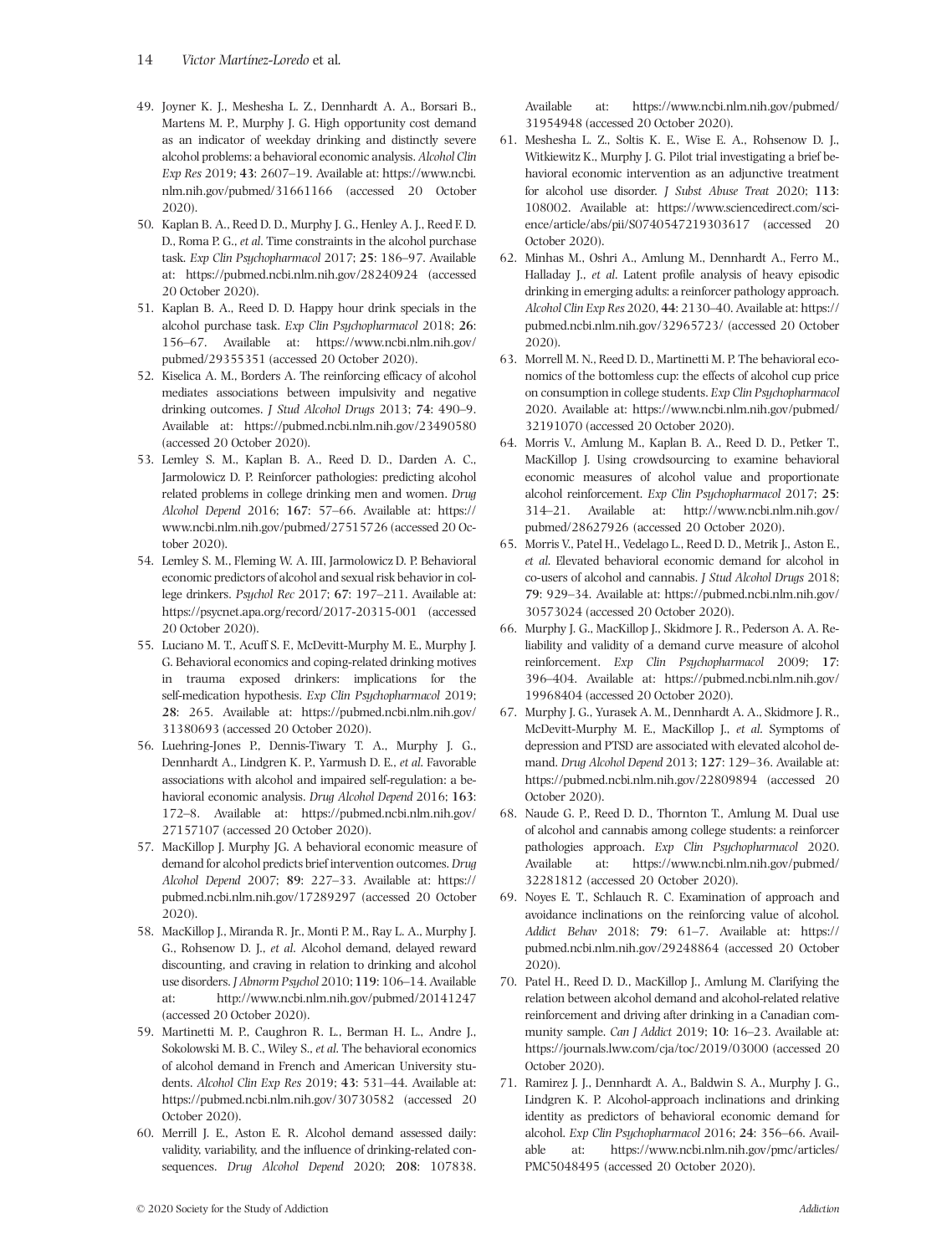- 72. Ramirez J. J., Cadigan J. M., Lee C. M. Behavioral economic demand for alcohol among young adults who engage in simultaneous alcohol and marijuana use. *Subst Abuse* 2020; **41**: 203–7. Available at: [https://www.ncbi.](https://www.ncbi.nlm.nih.gov/pubmed/31638884) [nlm.nih.gov/pubmed/31638884](https://www.ncbi.nlm.nih.gov/pubmed/31638884) (accessed 20 October 2020).
- 73. Skidmore J. R., Murphy J. G., Martens M. P. Behavioral economic measures of alcohol reward value as problem severity indicators in college students. *Exp Clin Psychopharmacol* 2014; **22**: 198–210. Available at: <https://pubmed.ncbi.nlm.nih.gov/24749779> (accessed 20 October 2020).
- 74. Smith A. E., Martens M. P., Murphy J. G., Buscemi J., Yurasek A. M., Skidmore J. Reinforcing efficacy moderates the relationship between impulsivity-related traits and alcohol use. *Exp Clin Psychopharmacol* 2010; **18**: 521–9. Available at: [https://](https://pubmed.ncbi.nlm.nih.gov/21186926) [pubmed.ncbi.nlm.nih.gov/21186926](https://pubmed.ncbi.nlm.nih.gov/21186926) (accessed 20 October 2020).
- 75. Strickland J. C., Stoops W. W. Stimulus selectivity of drug purchase tasks: a preliminary study evaluating alcohol and cigarette demand. *Exp Clin Psychopharmacol* 2017; **25**: 198–207. Available at: [https://pubmed.ncbi.nlm.nih.gov/](https://pubmed.ncbi.nlm.nih.gov/28493743) [28493743](https://pubmed.ncbi.nlm.nih.gov/28493743) (accessed 20 October 2020).
- 76. Teeters J. B., Pickover A. M., Dennhardt A. A., Martens M. P., Murphy J. G. Elevated alcohol demand is associated with driving after drinking among college student binge drinkers. *Alcohol Clin Exp Res* 2014; **38**: 2066–72. Available at: <https://pubmed.ncbi.nlm.nih.gov/24948397/> (accessed 20 October 2020).
- 77. Teeters J. B., Murphy J. G. The behavioral economics of driving after drinking among college drinkers. *Alcohol Clin Exp Res* 2015; **39**: 896–904. Available at: [https://](https://pubmed.ncbi.nlm.nih.gov/25871945) [pubmed.ncbi.nlm.nih.gov/25871945](https://pubmed.ncbi.nlm.nih.gov/25871945) (accessed 20 October 2020).
- 78. Tripp J. C., Meshesha L. Z., Teeters J. B., Pickover A. M., McDevitt-Murphy M. E., Murphy J. G. Alcohol craving and demand mediate the relation between posttraumatic stress symptoms and alcohol-related consequences. *Exp Clin Psychopharmacol* 2015; **23**: 324–31. Available at: [https://](https://pubmed.ncbi.nlm.nih.gov/26375513) [pubmed.ncbi.nlm.nih.gov/26375513](https://pubmed.ncbi.nlm.nih.gov/26375513) (accessed 20 October 2020).
- 79. Tucker J. A., Cheong J., Chandler S. D., Lambert B. H., Kwok H., Pietrzak B. Behavioral economic indicators of drinking problem severity and initial outcomes among problem drinkers attempting natural recovery: a cross-sectional naturalistic study. *Addiction* 2016; **111**: 1956–65. Available at: <https://pubmed.ncbi.nlm.nih.gov/27318078> (accessed 20 October 2020).
- 80. Wahlstrom L. C., McChargue D. E., Mackillop J. DRD2/ ANKK1 TaqI a genotype moderates the relationship between alexithymia and the relative value of alcohol among male college binge drinkers. *Pharmacol Biochem Behav* 2012; **102**: 471–6. Available at: [https://pubmed.ncbi.nlm.nih.gov/](https://pubmed.ncbi.nlm.nih.gov/22728571) [22728571](https://pubmed.ncbi.nlm.nih.gov/22728571) (accessed 20 October 2020).
- 81. Yurasek A. M., Murphy J. G., Dennhardt A. A., Skidmore J. R., Buscemi J., McCausland C., *et al*. Drinking motives mediate the relationship between reinforcing efficacy and alcohol consumption and problems. *J Stud Alcohol Drugs* 2011; **72**: 991–9. Available at: [https://pubmed.ncbi.nlm.nih.gov/](https://pubmed.ncbi.nlm.nih.gov/22051213) [22051213](https://pubmed.ncbi.nlm.nih.gov/22051213) (accessed 20 October 2020).
- 82. González-Roz A., Jackson J., Murphy C., Rohsenow D. J., MacKillop J. Behavioral economic tobacco demand in relation to cigarette consumption and nicotine dependence: a meta-analysis of cross-sectional relationships. *Addiction*

2019; **114**: 1926–40. Available at: [https://pubmed.ncbi.](https://pubmed.ncbi.nlm.nih.gov/31313403) [nlm.nih.gov/31313403](https://pubmed.ncbi.nlm.nih.gov/31313403) (accessed 20 October 2020).

- 83. Mackillop J., Murphy J. G., Tidey J. W., Kahler C. W., Ray L. A., Bickel W. K. Latent structure of facets of alcohol reinforcement from a behavioral economic demand curve. *Psychopharmacology* 2009; **203**: 33–40. Available at: [http://](http://www.ncbi.nlm.nih.gov/pubmed/18925387) [www.ncbi.nlm.nih.gov/pubmed/18925387](http://www.ncbi.nlm.nih.gov/pubmed/18925387) (accessed 20 October 2020).
- 84. Bidwell L. C., Mackillop J., Murphy J. G., Tidey J. W., Colby S. M. Latent factor structure of a behavioral economic cigarette demand curve in adolescent smokers. *Addict Behav* 2012; **37**: 1257–63. Available at: [https://](https://pubmed.ncbi.nlm.nih.gov/22727784/) [pubmed.ncbi.nlm.nih.gov/22727784/](https://pubmed.ncbi.nlm.nih.gov/22727784/) (accessed 20 October 2020).
- 85. Murphy J. G., Dennhardt A. A., Yurasek A. M., Skidmore J. R., Martens M. P., MacKillop J., *et al*. Behavioral economic predictors of brief alcohol intervention outcomes. *J Consult Clin Psychol* 2015; **83**: 1033–43. Available at: [https://](https://pubmed.ncbi.nlm.nih.gov/26167945) [pubmed.ncbi.nlm.nih.gov/26167945](https://pubmed.ncbi.nlm.nih.gov/26167945) (accessed 20 October 2020).
- 86. Acuff S. F., Amlung M., Dennhardt A. A., MacKillop J., Murphy J. G. Experimental manipulations of behavioral economic demand for addictive commodities: a metaanalysis. *Addiction* 2020; **115**: 817–31. Available at: <https://pubmed.ncbi.nlm.nih.gov/31656048> (accessed 20 October 2020).
- 87. Presley C. A., Pimentel E. R. The introduction of the heavy and frequent drinker: a proposed classification to increase accuracy of alcohol assessments in postsecondary educational settings. *J Stud Alcohol* 2006; **67**: 324–31. Available at: <https://pubmed.ncbi.nlm.nih.gov/16562416> (accessed 20 October 2020).
- 88. Chandley R. B., Luebbe A. M., Messman-Moore T. L., Rose M. W. Anxiety sensitivity, coping motives, emotion dysregulation, and alcohol-related outcomes in college women: a moderated-mediation model. *J Stud Alcohol Drugs* 2014; **75**: 83–92. Available at: [https://](https://pubmed.ncbi.nlm.nih.gov/24411800) [pubmed.ncbi.nlm.nih.gov/24411800](https://pubmed.ncbi.nlm.nih.gov/24411800) (accessed 20 October 2020).
- 89. Skidmore J. R., Murphy J. G. The effect of drink Price and next-day responsibilities on college student drinking: a behavioral economic analysis. *Psychol Addict Behav* 2011; **25**: 57–68. Available at: [https://www.ncbi.](https://www.ncbi.nlm.nih.gov/pubmed/21142332) [nlm.nih.gov/pubmed/21142332](https://www.ncbi.nlm.nih.gov/pubmed/21142332) (accessed 20 October 2020).
- 90. Studer J., Baggio S., Dupuis M., Mohler-Kuo M., Daeppen J.-B., Gmell G. Drinking motives as mediators of the associations between reinforcement sensitivity and alcohol misuse and problems. *Front Psychol* 2016; **7**: 718. Available at: [https://www.ncbi.nlm.nih.](https://www.ncbi.nlm.nih.gov/pmc/articles/PMC4878201/) [gov/pmc/articles/PMC4878201/](https://www.ncbi.nlm.nih.gov/pmc/articles/PMC4878201/) (accessed 20 October 2020).
- 91. Cozzoli D. K., Tanchuck-Nipper M. A., Kaufman M. N., Horowitz C. B., Finn D. A. Environmental stressors influence limited-access ethanol consumption by C57BL/6J mice in a sex-dependent manner. *Alcohol* 2014; **48**: 741–54. Available at:<https://pubmed.ncbi.nlm.nih.gov/25459519> (accessed 20 October 2020).
- 92. Foster D. W., Young C. M., Steers M.-L., Quist M. C., Bryan J. L., Neighbors C. Tears in your beer: gender differences in coping drinking motives, depressive symptoms and drinking. *Int J Ment Health Addict* 2014; **12**: 730–46. Available at: [https://](https://www.ncbi.nlm.nih.gov/pmc/articles/PMC4267111) [www.ncbi.nlm.nih.gov/pmc/articles/PMC4267111](https://www.ncbi.nlm.nih.gov/pmc/articles/PMC4267111) (accessed 20 October 2020).